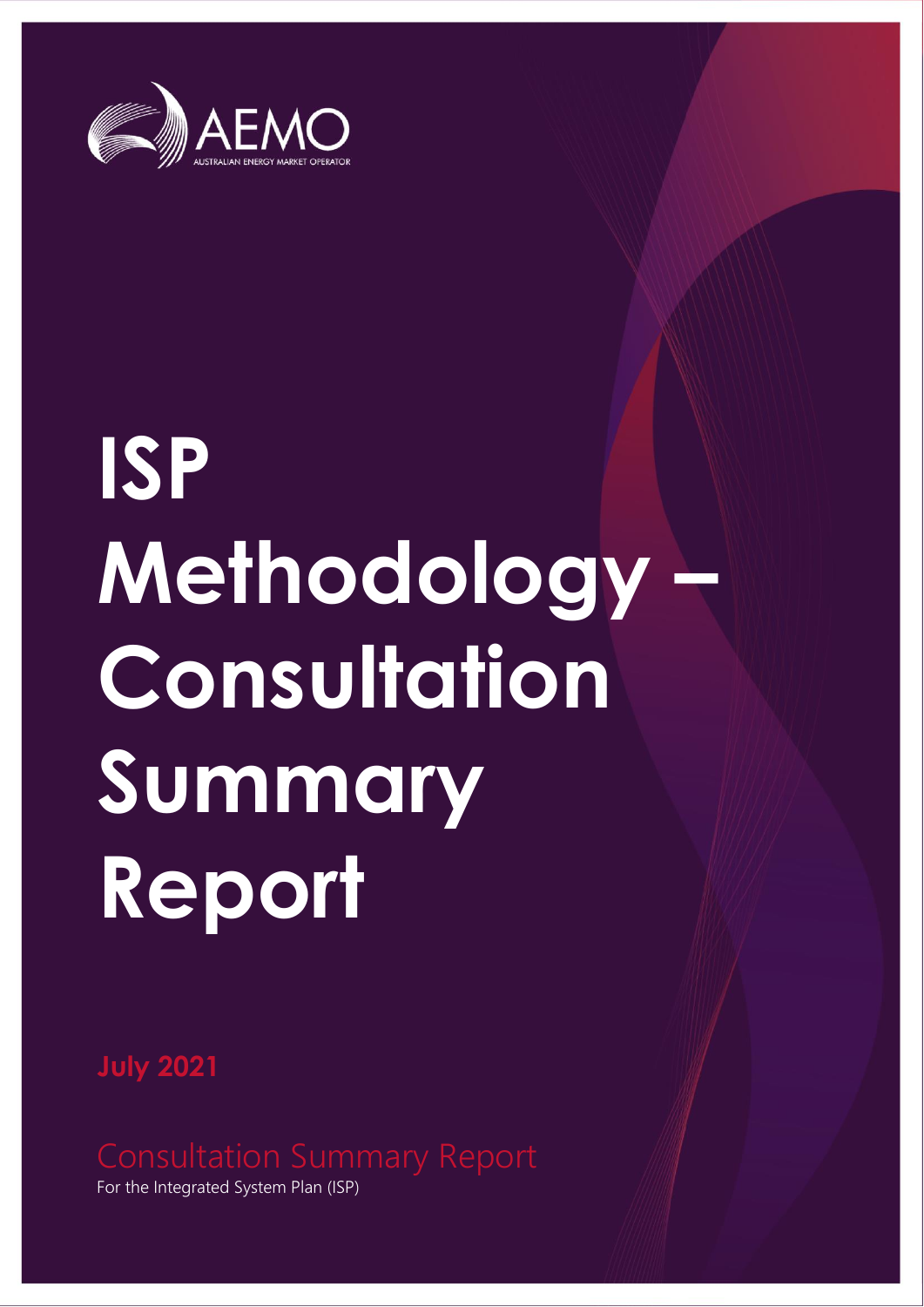## **Important notice**

### **PURPOSE**

AEMO publishes the Consultation Summary Report – ISP Methodology pursuant to National Electricity Rules (NER) 5.22.8(d). This report includes key information and context for the methodology used in AEMO's ISP.

### **DISCLAIMER**

AEMO has made all reasonable efforts to ensure the quality of the information in this publication but cannot guarantee that information, forecasts and assumptions are accurate, complete or appropriate for your circumstances. This publication does not include all of the information that an investor, participant or potential participant in the National Electricity Market (NEM) might require, and does not amount to a recommendation of any investment.

Anyone proposing to use the information in this publication (which includes information and forecasts from third parties) should independently verify its accuracy, completeness and suitability for purpose, and obtain independent and specific advice from appropriate experts. Accordingly, to the maximum extent permitted by law, AEMO and its officers, employees and consultants involved in the preparation of this document:

- make no representation or warranty, express or implied, as to the currency, accuracy, reliability or completeness of the information in this document; and
- are not liable (whether by reason of negligence or otherwise) for any statements or representations in this document, or any omissions from it, or for any use or reliance on the information in it.

### **VERSION CONTROL**

| <b>Version</b> | <b>Release date</b> | <b>Changes</b>  |
|----------------|---------------------|-----------------|
| 1.0            | 30/7/2021           | Initial Release |

© 2021 Australian Energy Market Operator Limited. The material in this publication may be used in accordance with the copyright [permissions](http://aemo.com.au/Privacy_and_Legal_Notices/Copyright_Permissions_Notice) on AEMO's website.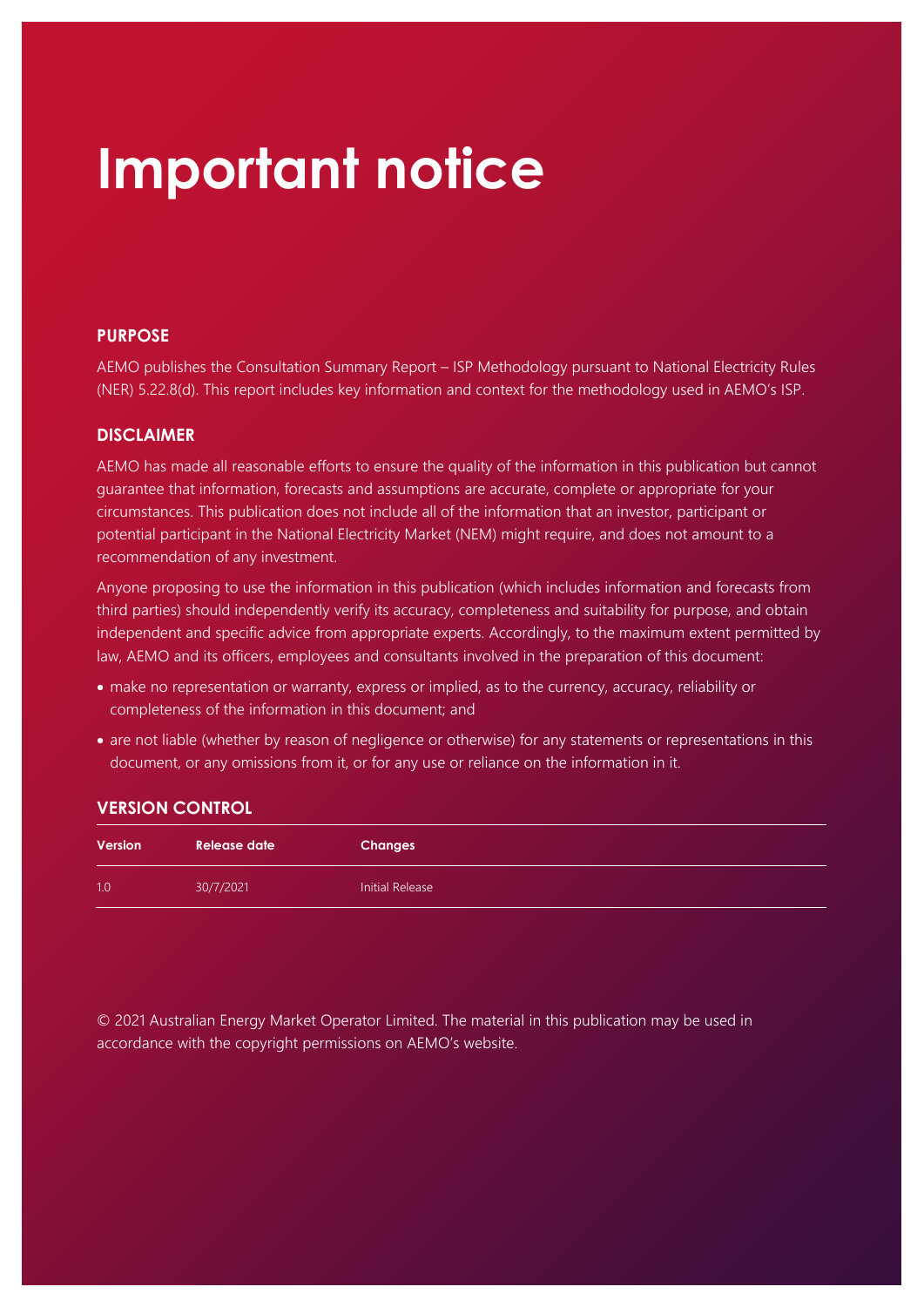## **Contents**

| 1.  | Introduction                                    | 4  |
|-----|-------------------------------------------------|----|
| 1.1 | Broader ISP processes and consultation          | 5  |
| 2.  | Summary of changes - ISP Methodology            | 9  |
| 3.  | <b>Summary of feedback</b>                      | 11 |
| 3.1 | Submissions                                     | 11 |
| 3.2 | Summary of key themes                           | 12 |
| 3.3 | Themes from the ISP Methodology webinar         | 14 |
| 4.  | Discussion of Draft ISP Methodology submissions | 15 |
| 4.1 | Capacity outlook modelling                      | 15 |
| 4.2 | Time-sequential model                           | 21 |
| 4.3 | Engineering assessment                          | 22 |
| 4.4 | Cost benefit analysis                           | 24 |
| 4.5 | Other submissions                               | 26 |
|     | <b>Abbreviations</b>                            | 28 |

## **Tables**

| Table 1 | Related methodologies and procedures                                           |  |
|---------|--------------------------------------------------------------------------------|--|
| Table 2 | List of stakeholders who provided formal feedback to the Draft ISP Methodology |  |
| Table 3 | Key themes from submissions to the Draft ISP Methodology                       |  |

## **Figures**

| Figure 1 Timeline for ISP Methodology process |    |
|-----------------------------------------------|----|
| Figure 2 Parallel ISP consultations           | 6  |
| Figure 3 Navigating the ISP process           |    |
| Figure 4 Topics of interest                   | 12 |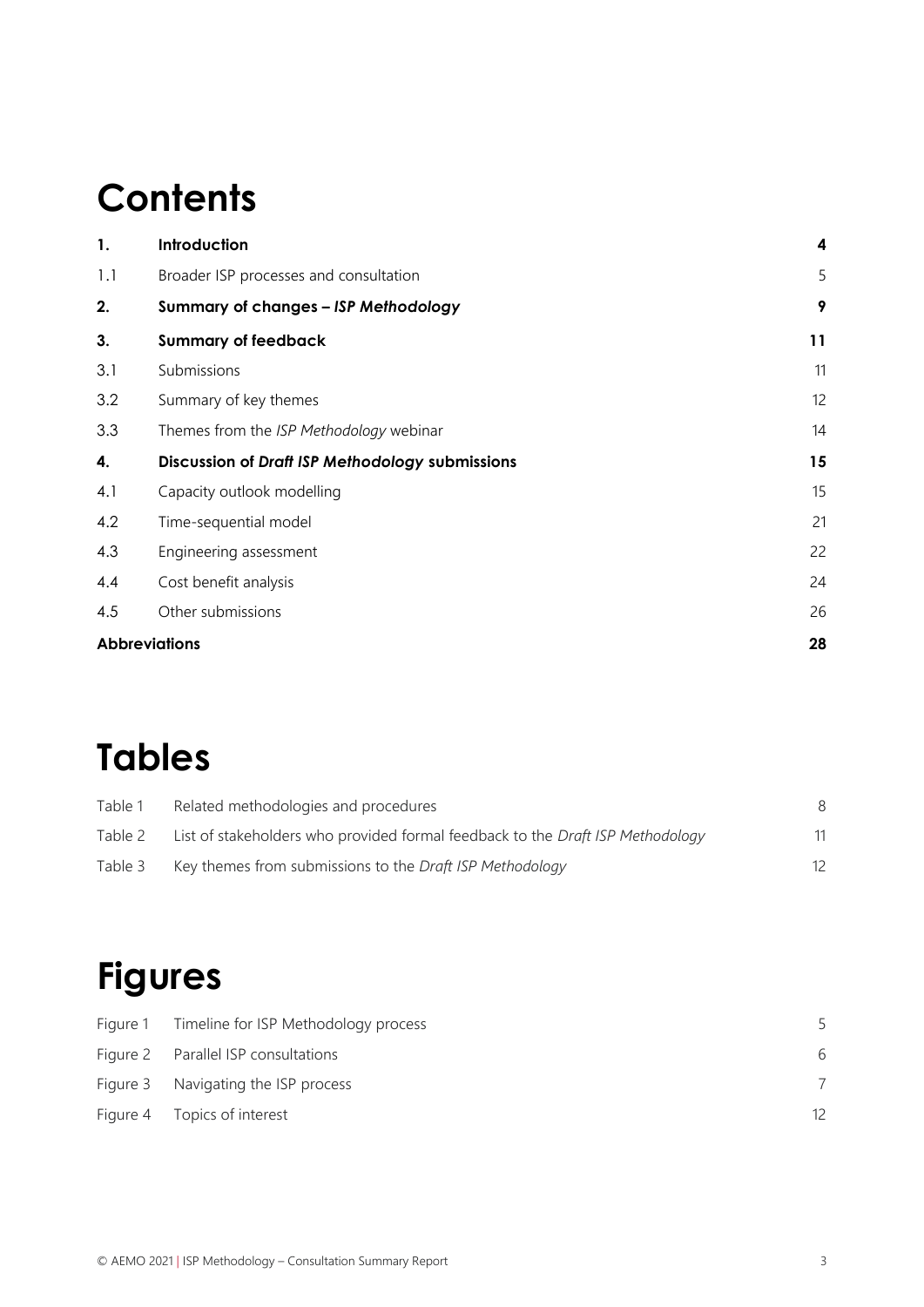# <span id="page-3-0"></span>**1. Introduction**

The *Integrated System Plan* (ISP) is a whole-of-system plan that provides an integrated roadmap for the efficient development of the National Electricity Market (NEM) over at least the next 20 years.

AEMO considers that leveraging expertise from across the industry is pivotal to the development of a robust plan that supports the long-term interests of energy consumers. AEMO is committed to facilitating a stakeholder engagement process that ensures a collaborative approach to developing the 2022 ISP.

In the development of the *ISP Methodology*, AEMO has also addressed the binding elements of the Australian Energy Regulator's (AER's) Forecasting Best Practice Guidelines and the Cost Benefit Analysis Guidelines (CBA Guidelines). This included:

- Providing a transparent process.
- Supporting and working with stakeholders in their understanding of AEMO's methodologies.
- Providing additional information to complement the formal documentation.

### **Purpose of the ISP Methodology**

AEMO has published the *ISP Methodology*, which accompanies this consultation summary report and sets out the methodologies for:

- **Modelling** the methodologies for the capacity outlook models, time-sequential model, and engineering assessment.
- **Cost benefit analysis** (CBA) an overview of AEMO's approach to applying the steps outlined in Section 3.3 of the AER's CBA Guidelines. This section also:
	- Differentiates between scenarios and sensitivities and outlines how each is treated differently in helping inform the determination of the Optimal Development Path (ODP).
	- Discusses the approach to take-one-out-at-a-time (TOOT) analysis, which will form part of the approach to undertaking CBA.
	- Outlines how AEMO will determine weights for scenarios

The combination of the processes described above leads to the determination of the ODP that optimises benefits to consumers and has a positive net benefit in the most likely scenario.

### **Consultation Process**

An initial Issues Paper was the first part of this process in February 2021. Following written submissions and a workshop hosted on 1 April 2021, AEMO published the *Draft ISP Methodology* on 30 April 2021. AEMO then hosted a webinar on 17 June 2021 to workshop recommendations in the written submissions. This document summarises submissions to the *Draft ISP Methodology* and outlines changes AEMO has made to incorporate feedback into the final *ISP Methodology* (see [Figure 1](#page-4-1) for more information).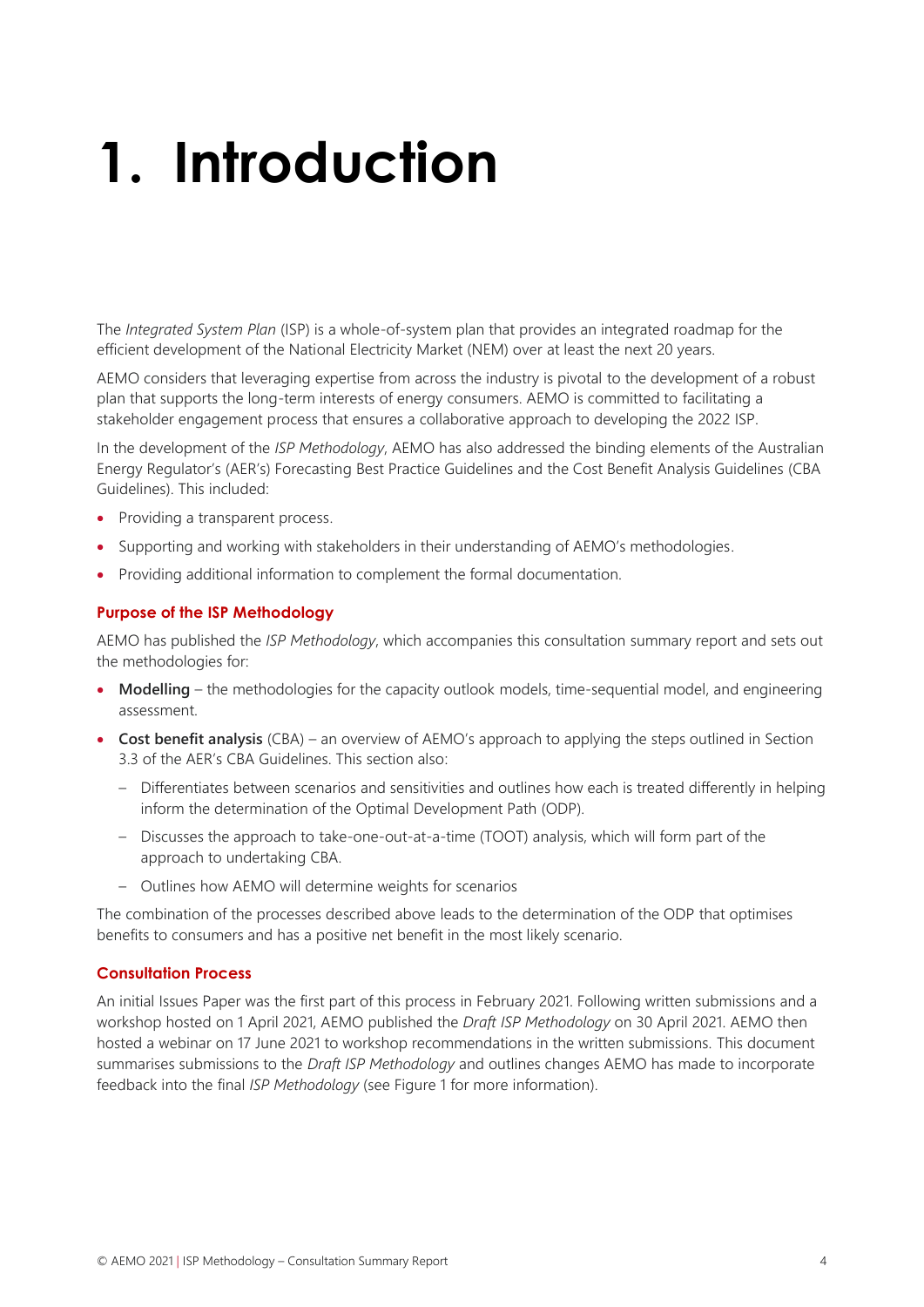<span id="page-4-1"></span>



### **Next steps**

AEMO will use the attached *ISP Methodology* in developing the 2022 ISP. AEMO is required to update the *ISP Methodology* at least every four years. If AEMO considers the *ISP Methodology* to no longer be best practice, or if a material change requires an earlier review, AEMO may update and consult on changes to the *ISP Methodology* outside the four-yearly process in accordance with the AER's Forecasting Best Practice Guidelines.

### <span id="page-4-0"></span>1.1 Broader ISP processes and consultation

### **2022 ISP publications to date**

The *ISP Methodology* is a major publication in the process to develop the ISP. It complements the *Inputs, Assumptions and Scenarios Report* (IASR), which finalises inputs, assumptions and scenarios for the ISP. AEMO has published:

- The **2022 ISP Timetable** in October 2020, providing a high-level overview of the key milestones related to the 2022 ISP, and allowing stakeholders to understand and engage in the ISP consultation process.
- The **Draft IASR** in December 2020, proposing the scenarios to be used, as well as detailing current inputs and assumptions in relation to a variety of considerations for use in the 2022 ISP, including the approach for updating current assumptions for use in the proposed scenarios. Before the Draft IASR was published, multiple stakeholder engagements had taken place to inform the content, including workshops and webinars.
- The *ISP Methodology Issues Paper* in February 2021, which provided an overview of existing methodologies (used in the 2020 ISP), and information on where these are discussed elsewhere (if applicable), in addition to areas where AEMO is looking to enhance existing methodologies (used in the 2020 ISP) or introduce new methodologies to keep pace with emerging industry developments or align with the CBA.
- The *Draft ISP Methodology* in April 2021, which provides AEMO's position on submissions to the *ISP Methodology* Issues Paper and seeks feedback on the *Draft ISP Methodology*. This was also informed by stakeholder feedback at the *ISP Methodology* workshop on 1 April 2021.
- The *Draft 2021 Transmission Cost Report* in May 2021, which forms part of the IASR and sets out AEMO's proposed approach to transmission cost estimation for the 2022 ISP. This includes a cost estimating tool, and a summary of the design, capacity, and cost estimate for candidate transmission projects in the 2022 ISP. Before the *Draft 2021 Transmission Cost Report* was published, multiple stakeholder engagements had taken place to inform the content, including workshops and webinars.
- The *2021 IASR*, supplemented by the *2021 Transmission Cost Report* and a consultation summary report that outlines how stakeholder feedback informed the final inputs, assumptions, and scenarios.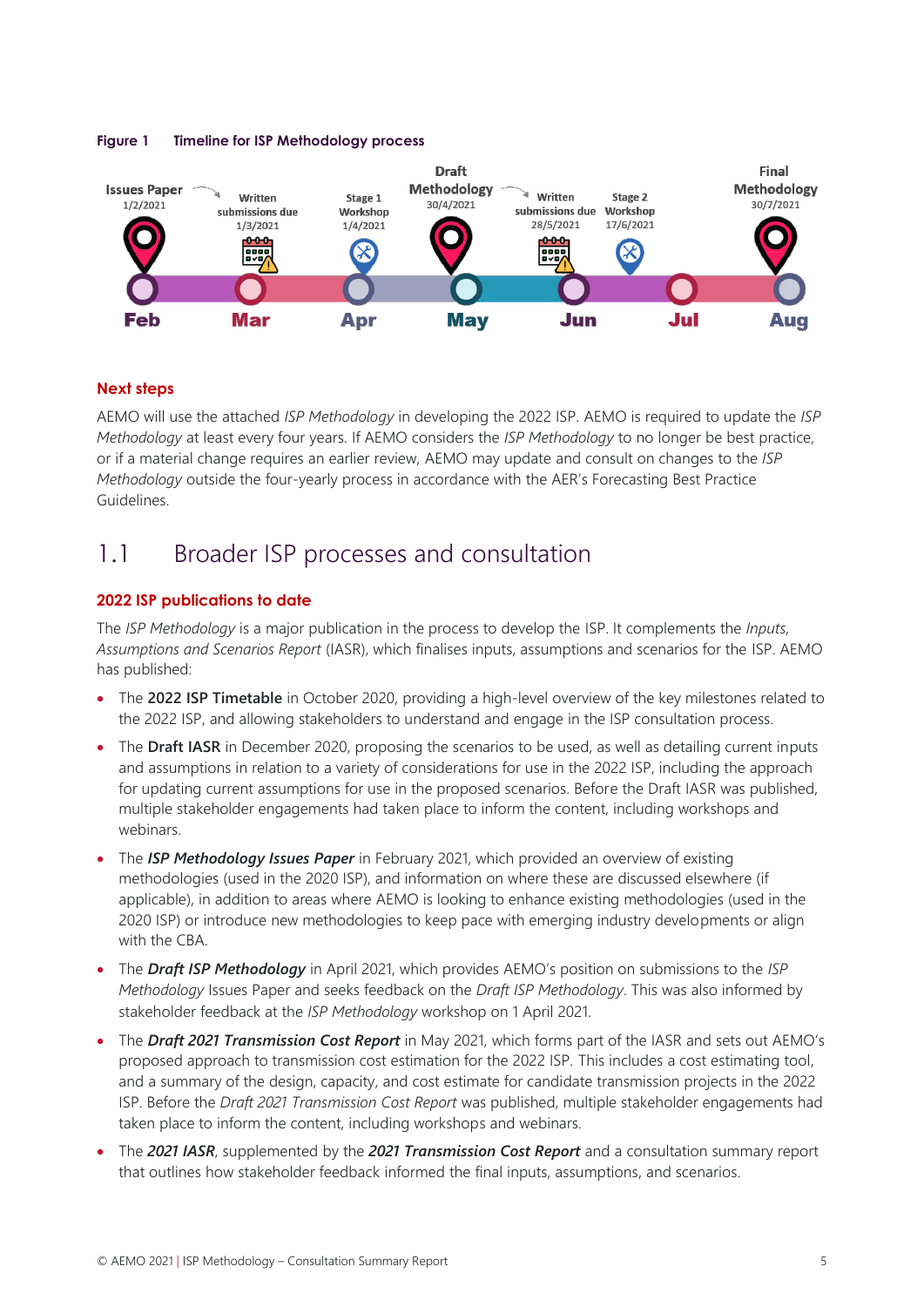The publication of the *ISP Methodology* marks the end of consultation on ISP modelling methods that utilise the inputs and assumptions in the IASR. These methods, and proposed refinements and improvements, are not reliant on individual assumptions or the scenario definitions.

### **2022 ISP ongoing consultations**

[Figure 2](#page-5-0) below shows the status of the main ISP consultations. Before developing and consulting on the Draft 2022 ISP, AEMO is required to:

- **Consult on inputs, assumptions and scenarios**  AEMO received submissions from 47 stakeholders on the Draft IASR. Following a submission webinar in March 2021, a series of Forecasting Reference Group (FRG) meetings, and a separate consultation on transmission costs, AEMO released the 2021 IASR on 30 July 2021.
- **Consult on the** *ISP Methodology* after the *ISP Methodology Issues Paper* was published in February 2021, publication of the *Draft ISP Methodology* marked the second major milestone for the development of an ISP methodology. AEMO released the final *ISP Methodology*, which accompanies this report, on 30 July 2021.

<span id="page-5-0"></span>

[Figure 3](#page-6-0) below shows the ISP process as a whole, noting current progress on all elements. The *ISP Methodology* consultation process is also highlighted within the overall process.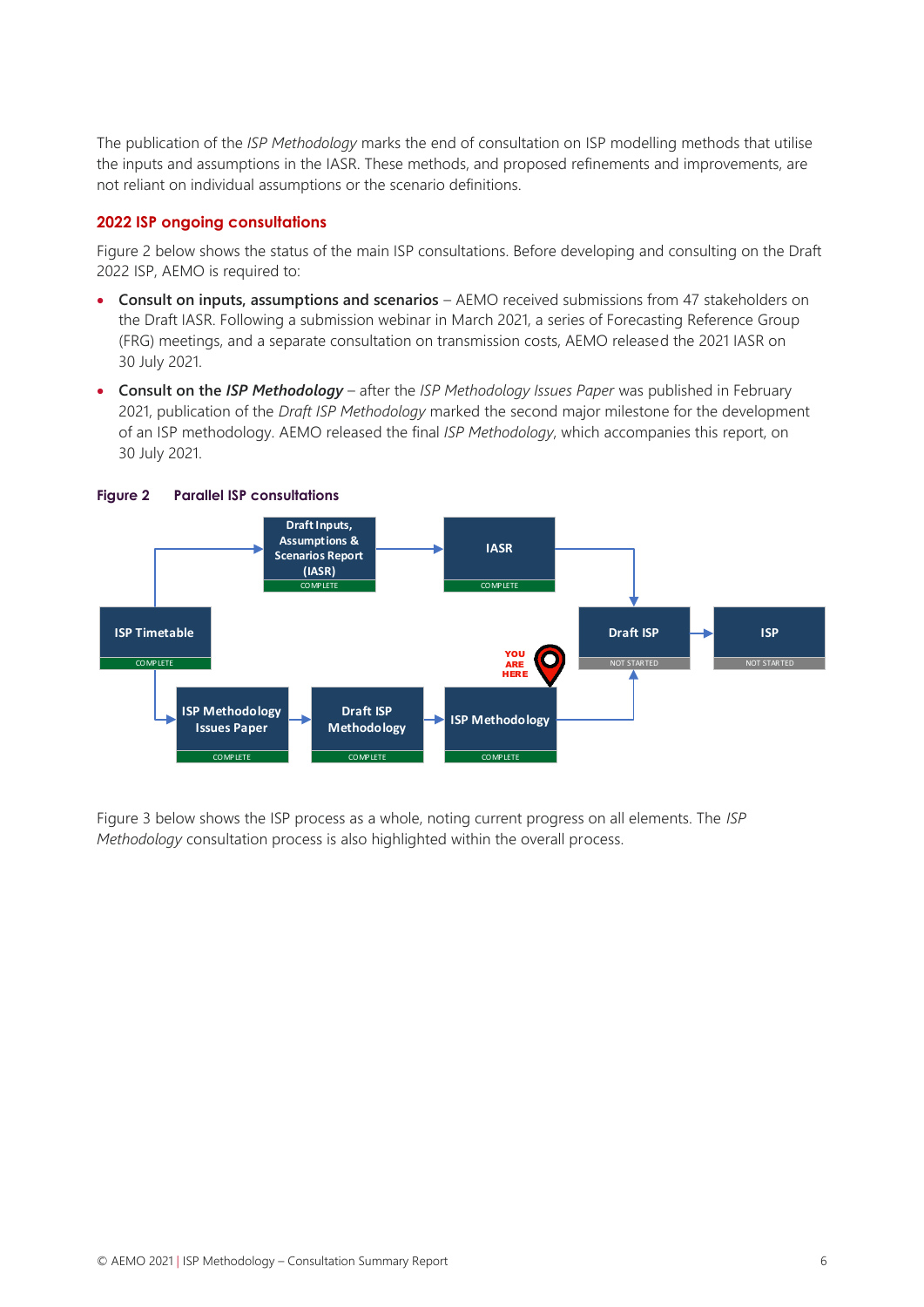<span id="page-6-0"></span>

**Figure 3 Navigating the ISP process**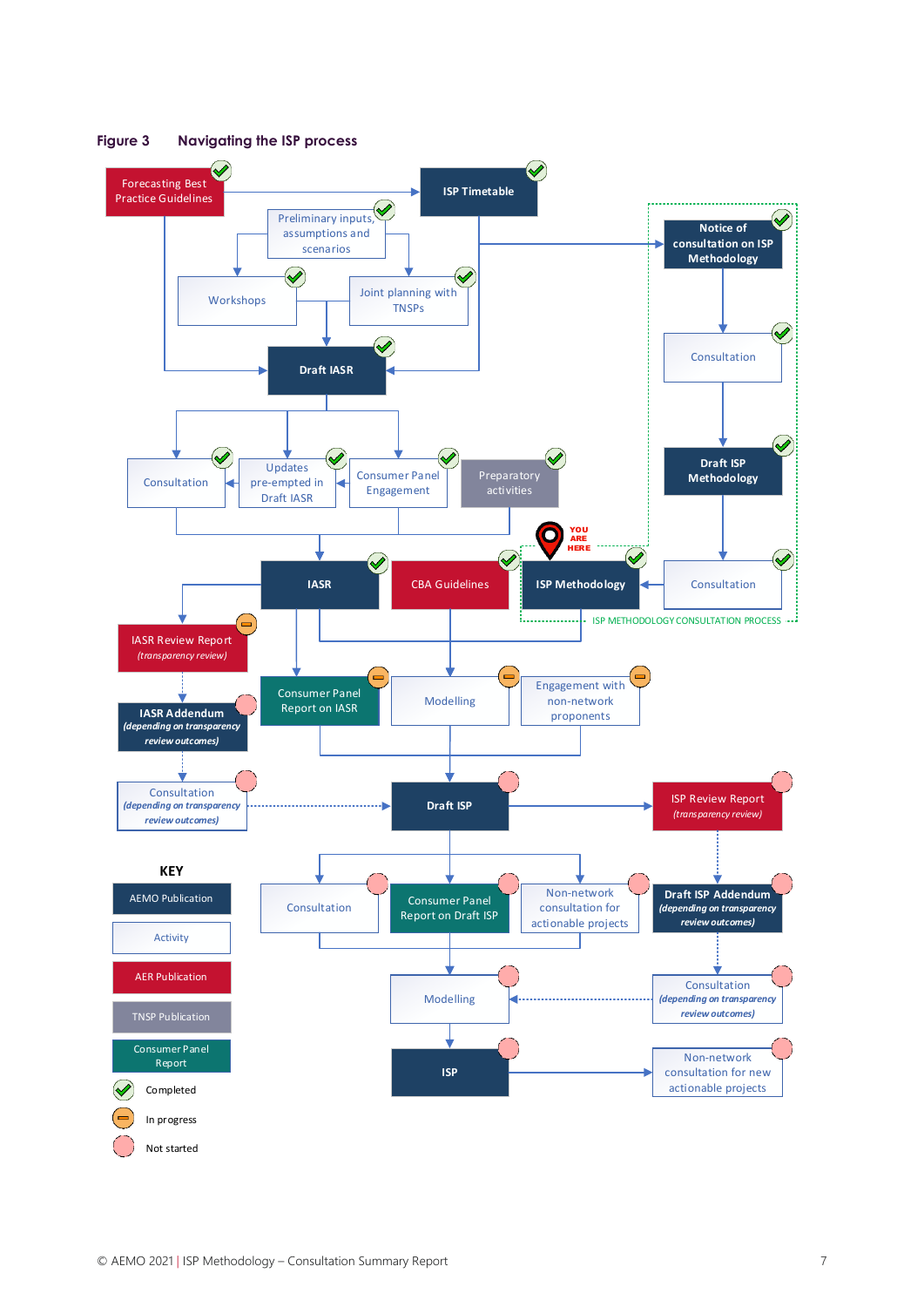### **Supplementary materials**

Table 1 below outlines related methodologies and information that will be used in preparing the 2022 ISP. Stakeholders are invited to refer to these documents for further background and context.

| <b>Document</b>                                                                                                     | <b>Description</b>                                                                                                                                                                                                                                                                                                                                                                                                                                                                                                                                                                                                                                                                                                                                                                                                                       | Location                                                                                                                                                      |
|---------------------------------------------------------------------------------------------------------------------|------------------------------------------------------------------------------------------------------------------------------------------------------------------------------------------------------------------------------------------------------------------------------------------------------------------------------------------------------------------------------------------------------------------------------------------------------------------------------------------------------------------------------------------------------------------------------------------------------------------------------------------------------------------------------------------------------------------------------------------------------------------------------------------------------------------------------------------|---------------------------------------------------------------------------------------------------------------------------------------------------------------|
| <b>2020-21 Planning</b><br>and Forecasting<br><b>Consultation on</b><br><b>Inputs, Assumptions</b><br>and Scenarios | AEMO has recently completed consulting on the scenarios,<br>inputs and assumptions proposed for use in AEMO's<br>2021-22 forecasting and planning activities, including the<br>2022 ISP                                                                                                                                                                                                                                                                                                                                                                                                                                                                                                                                                                                                                                                  | https://aemo.com.au/consultations/current<br>-and-closed-consultations/2021-planning-<br>and-forecasting-consultation-on-inputs-<br>assumptions-and-scenarios |
| <b>Electricity Demand</b><br><b>Forecasting</b><br>Methodology<br><b>Consultation</b>                               | AEMO has completed a consultation on its Electricity<br>Demand Forecasting Methodology under section 2.1 of the<br>AER's Forecasting Best Practice Guidelines. The<br>Methodology forms part of AEMO's Forecasting Approach.                                                                                                                                                                                                                                                                                                                                                                                                                                                                                                                                                                                                             | https://aemo.com.au/en/consultations/curr<br>ent-and-closed-consultations/electricity-<br>demand-forecasting-methodology                                      |
| 2021 GSOO Gas<br><b>Supply Adequacy</b><br>Methodology                                                              | The Gas Statement of Opportunities (GSOO) provides<br>https://aemo.com.au/en/energy-systems/<br>AEMO's forecast of annual gas consumption and maximum<br>gas/gas-forecasting-and-planning/gas-<br>gas demand, and reports on the adequacy of eastern and<br>statement-of-opportunities-gsoo<br>south-eastern Australian gas markets to supply forecast<br>demand over a 20-year outlook period.<br>This document describes the methodology and assumptions<br>used to assess supply adequacy for the 2021 GSOO.                                                                                                                                                                                                                                                                                                                          |                                                                                                                                                               |
| <b>ESOO and Reliability</b><br><b>Forecast</b><br>Methodology<br><b>Document</b>                                    | The Electricity Statement of Opportunities (ESOO) provides<br>https://aemo.com.au/en/energy-systems/<br>electricity/national-electricity-market-<br>AEMO's forecast of electricity supply adequacy to meet the<br>nem/nem-forecasting-and-planning/<br>demands of an evolving consumer demand over a 10-year<br>forecasting-and-reliability/nem-electricity-<br>outlook period.<br>statement-of-opportunities-esoo<br>This methodology explains the key supply inputs and<br>methodologies involved in determining the expected<br>unserved energy (USE) outcomes, for the ESOO and<br>reliability forecast. It also explains how the forecast reliability<br>gap and forecast reliability gap period are determined.<br>This methodology provides relevant components that are<br>shared with the ISP, outlined in the ISP Methodology. |                                                                                                                                                               |
| <b>Engineering</b><br><b>Framework</b>                                                                              | The Engineering Framework provides a map to help<br>stakeholders stay informed of the changing technical needs<br>of the power system, the work underway to meet these<br>changing needs, how the different pieces fit together, and<br>how they can engage on topics of interest.                                                                                                                                                                                                                                                                                                                                                                                                                                                                                                                                                       | https://aemo.com.au/en/initiatives/major-<br>programs/engineering-framework                                                                                   |

<span id="page-7-0"></span>**Table 1 Related methodologies and procedures**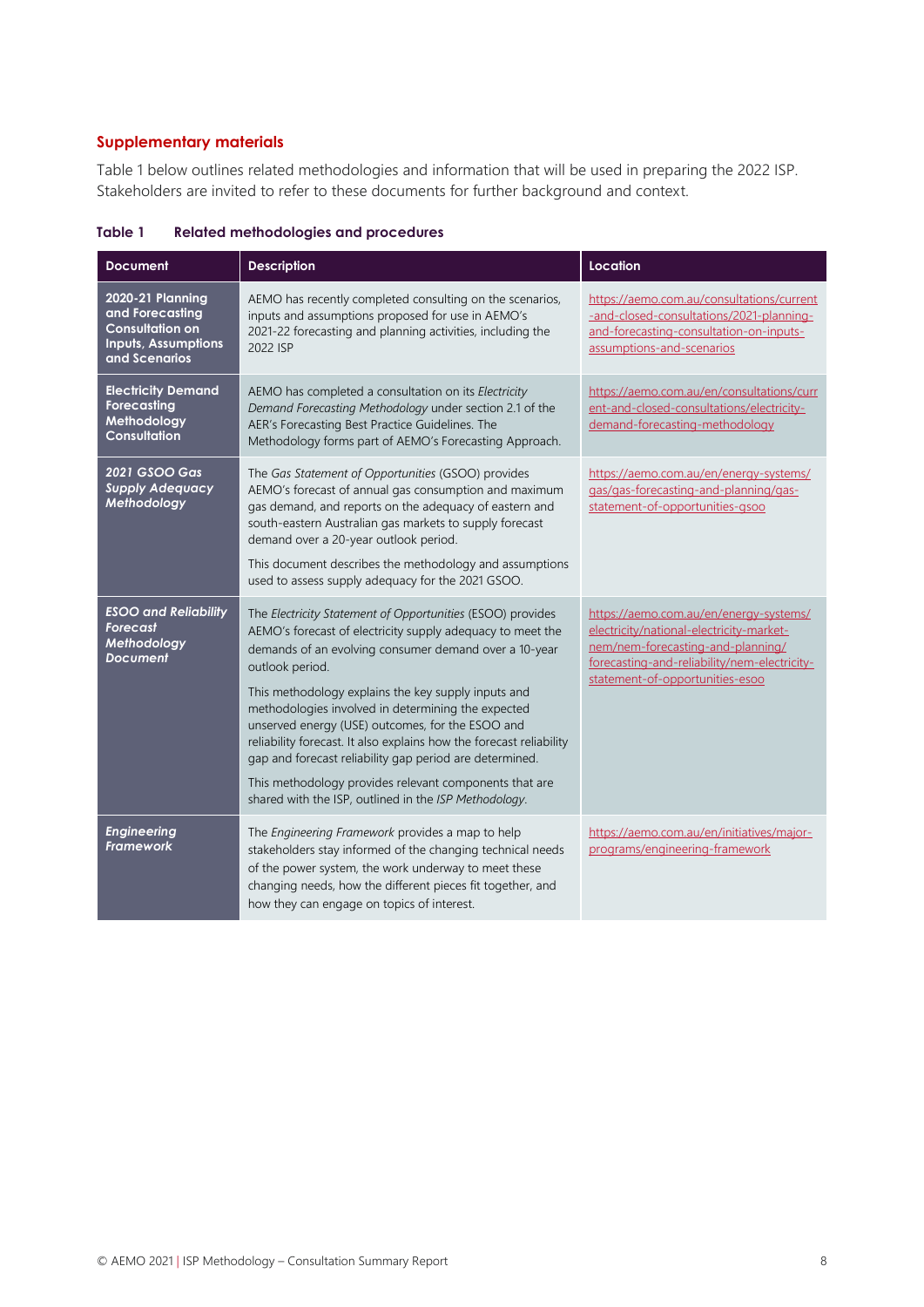## <span id="page-8-0"></span>**2. Summary of changes –** *ISP Methodology*

This section summarises the key developments and changes in methodology since the *Draft ISP Methodology*. AEMO has also published a 'tracked changes' version of the final *ISP Methodology* showing all revisions.

### **Inclusion of offshore wind zones**

Several submissions recommended that AEMO include more offshore wind resources both within and outside existing REZs.

In response, AEMO has updated the definition of REZs in section 2.3.4 to include a sub-category of offshore wind zones (OWZs). These OWZs are treated in a very similar way to onshore REZs, with minor adjustments to the approach to reflect the particular nature of offshore wind projects.

The location of OWZs include Illawarra Coast, Hunter Coast, and North West Tasmania Coast. AEMO has also modified the boundary of the Gippsland REZ to reflect connection interest and avoid overlapping the adjacent OWZ.

### **Added "sea" (in addition to land) on project commitment criteria questions**

AEMO received feedback that sea areas were not included in the project commitment criteria questions. In response, AEMO has updated the project commitment criteria questions in Table 2 to reflect 'land or sea' developments.

### **Added approach to sensitivity testing using a higher discount rate.**

AEMO received several written submissions and feedback during the *Draft ISP Methodology* webinar<sup>1</sup> on the appropriateness of the discount rate applied to ISP projects. Concerns related to the assumption that annual benefits, which are uncertain in nature, are greater than or equal to annualised costs beyond the 2050 planning horizon, which could result in stranded asset risk should this prove false. Some stakeholders suggested that AEMO should consider applying higher discount rates to transmission projects as this would result in more cost being recouped within the planning horizon.

As outlined in the 2021 IASR, AEMO engaged independent expert opinion on the appropriate discount rate to apply to generation and transmission assets, as well as a range of discount rates. Like other key variables, AEMO will apply sensitivity analysis on this range to ensure the robustness of the ODP. The importance of this sensitivity testing has also been outlined in Section 5.2 of the *ISP Methodology*. More information is available in the 2021 IASR. Applying a higher discount rate to transmission than to generation and storage investments was not recommended by the independent expert (as detailed in Synergies Economic Consulting's report<sup>2</sup>).

<sup>&</sup>lt;sup>1</sup> AEMO, Draft ISP Methodology webinar, available a[t https://aemo.com.au/-/media/files/major-publications/isp/2022/isp-methodology](https://aemo.com.au/-/media/files/major-publications/isp/2022/isp-methodology-webinar.mp4?la=en&hash=77EF3C9D0EEF34BC2C46BB72B1B1155A)[webinar.mp4?la=en&hash=77EF3C9D0EEF34BC2C46BB72B1B1155A.](https://aemo.com.au/-/media/files/major-publications/isp/2022/isp-methodology-webinar.mp4?la=en&hash=77EF3C9D0EEF34BC2C46BB72B1B1155A)

<sup>&</sup>lt;sup>2</sup> Synergies Economic Consulting, Discount rates for use in cost benefit analysis of AEMO's 2022 ISP, available at [https://aemo.com.au/en/energy](https://aemo.com.au/en/energy-systems/major-publications/integrated-system-plan-isp/2022-integrated-system-plan-isp/current-inputs-assumptions-and-scenarios)[systems/major-publications/integrated-system-plan-isp/2022-integrated-system-plan-isp/current-inputs-assumptions-and-scenarios.](https://aemo.com.au/en/energy-systems/major-publications/integrated-system-plan-isp/2022-integrated-system-plan-isp/current-inputs-assumptions-and-scenarios)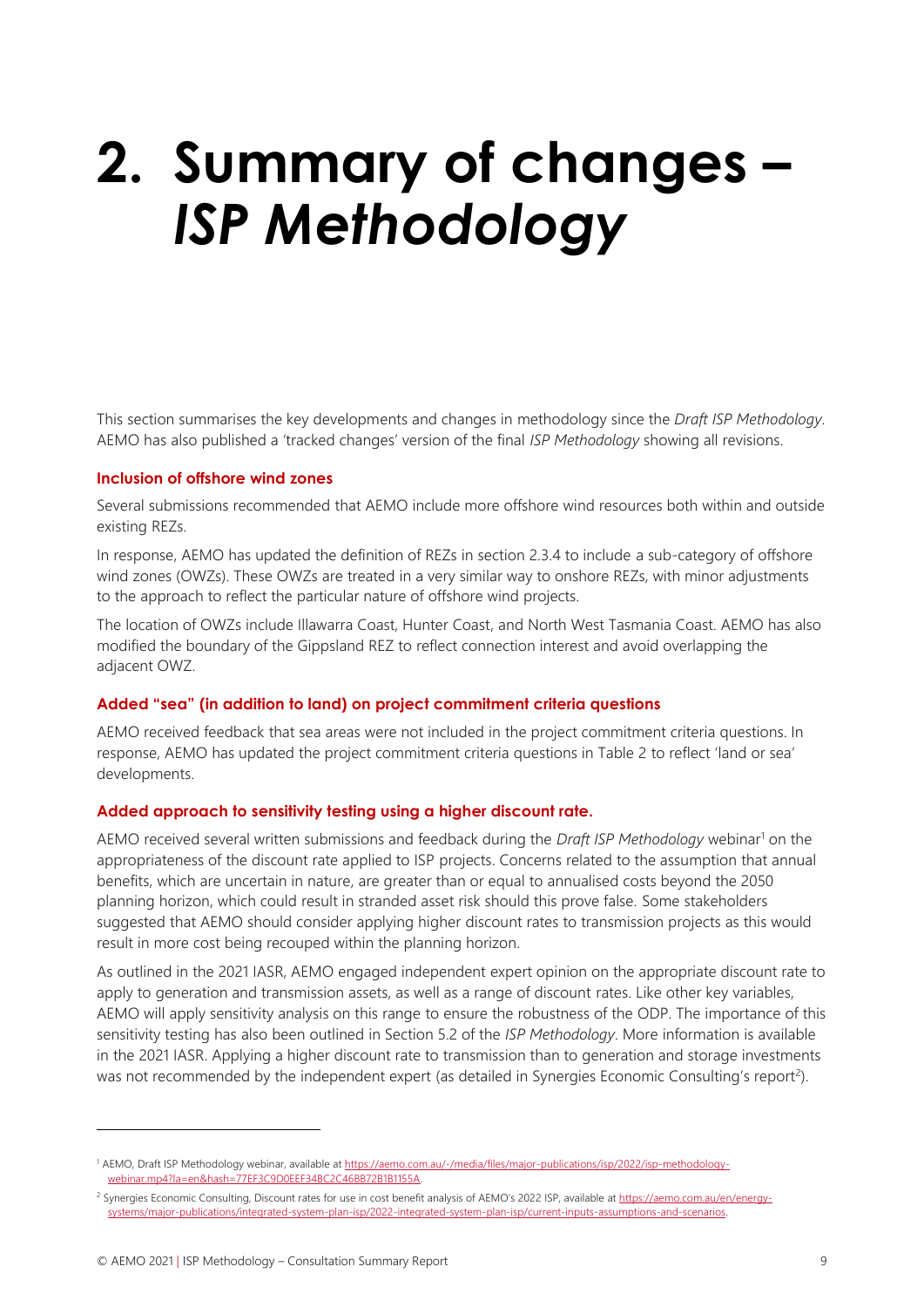### **Clarification of non-network consultation**

AEMO received several submissions stressing that non-network solutions should be given more consideration as viable alternates compared to network augmentations.

AEMO agrees that a robust consideration of non-network solutions in addition to network alternatives is required, and notes that non-network options were consulted on via the Draft IASR and in the *Draft 2021 Transmission Cost Report*. In response to this feedback, AEMO has added text in Section 2.3.3 to clarify that AEMO will consult further on non-network options for all actionable ISP projects to ensure they are considered appropriately<sup>3</sup>.

### **Removed hydro reservoir information**

AEMO has previously documented asumptions detailing the approach to individual hydro schemes in the Market Modelling Methodology Paper. The assumptions were documented in the *Draft ISP Methodology* but have now been moved to the 2021 IASR<sup>4</sup>.

### **Removed boxes that referenced stakeholder feedback**

The 'consideration of stakeholder feedback' boxes present in the *Draft ISP Methodology* have been removed in the final version. AEMO has also released a separate 'tracked changes' version of the final *ISP Methodology.* These changes are in line with suggestions made by EnergyAustralia.

### **Hydrogen production**

AEMO has continued to refine its approach to how hydrogen production is modelled, particularly regarding the treatment of the new export industries modelled in the Hydrogen Superpower scenario. The export of hydrogen is assumed to be first converted into ammonia, with the ammonia facility operating as a constant load throughout the year. The electrolysers are also assumed to have some constant level of electricity demand.

In response to stakeholder feedback, export-focused electrolysers are considered more likely to be larger, and the balance of plant will represent a smaller proportion of the total site demand. This is supported by observations of the largest presently operating Proton Exchange Membrane (PEM) electrolyser, Energiepark Mainz<sup>5</sup>. Therefore the fixed load component of export electrolysers has reduced to 2% (electrolysers used for domestic purposes will continue to use an assumption of 4.5%).

Through the multi-sectoral modelling, the growth of a green steel industry is also considered. These new facilities will be co-located with the hydrogen export facilities that are identified as most cost-effective. The green steel includes a direct electricity demand (from the electric arc furnace) and a hydrogen demand.

Finally, while it is recognised that there may be a strong variability in seasonal demand for domestic hydrogen, it is assumed that this will be managed through large underground storages. Consequently, hydrogen production will not be considered to have a seasonal profile.

These assumptions are reflected in the *2021 IASR* (see Section 3.3.14).

<sup>&</sup>lt;sup>3</sup> AEMO will consult on non-network options for all actionable projects in the Draft ISP or final ISP in accordance with 5.22.12 and 5.22.14(c)(1) of the NER.

<sup>4</sup> A[t https://www.aemo.com.au/energy-systems/major-publications/integrated-system-plan-isp/2022-integrated-system-plan-isp/current-inputs](https://www.aemo.com.au/energy-systems/major-publications/integrated-system-plan-isp/2022-integrated-system-plan-isp/current-inputs-assumptions-and-scenarios)[assumptions-and-scenarios.](https://www.aemo.com.au/energy-systems/major-publications/integrated-system-plan-isp/2022-integrated-system-plan-isp/current-inputs-assumptions-and-scenarios) 

<sup>5</sup> Kopp, M., Coleman, D., Stiller, C., Scheffer, K., Aichinger, J., Scheppat, B. et al. (2017), "Energiepark Mainz: Technical and economic analysis of the worldwide largest Power-to-Gas plant with PEM electrolysis", International Journal of Hydrogen Energy, Vol. 42, Issue 52.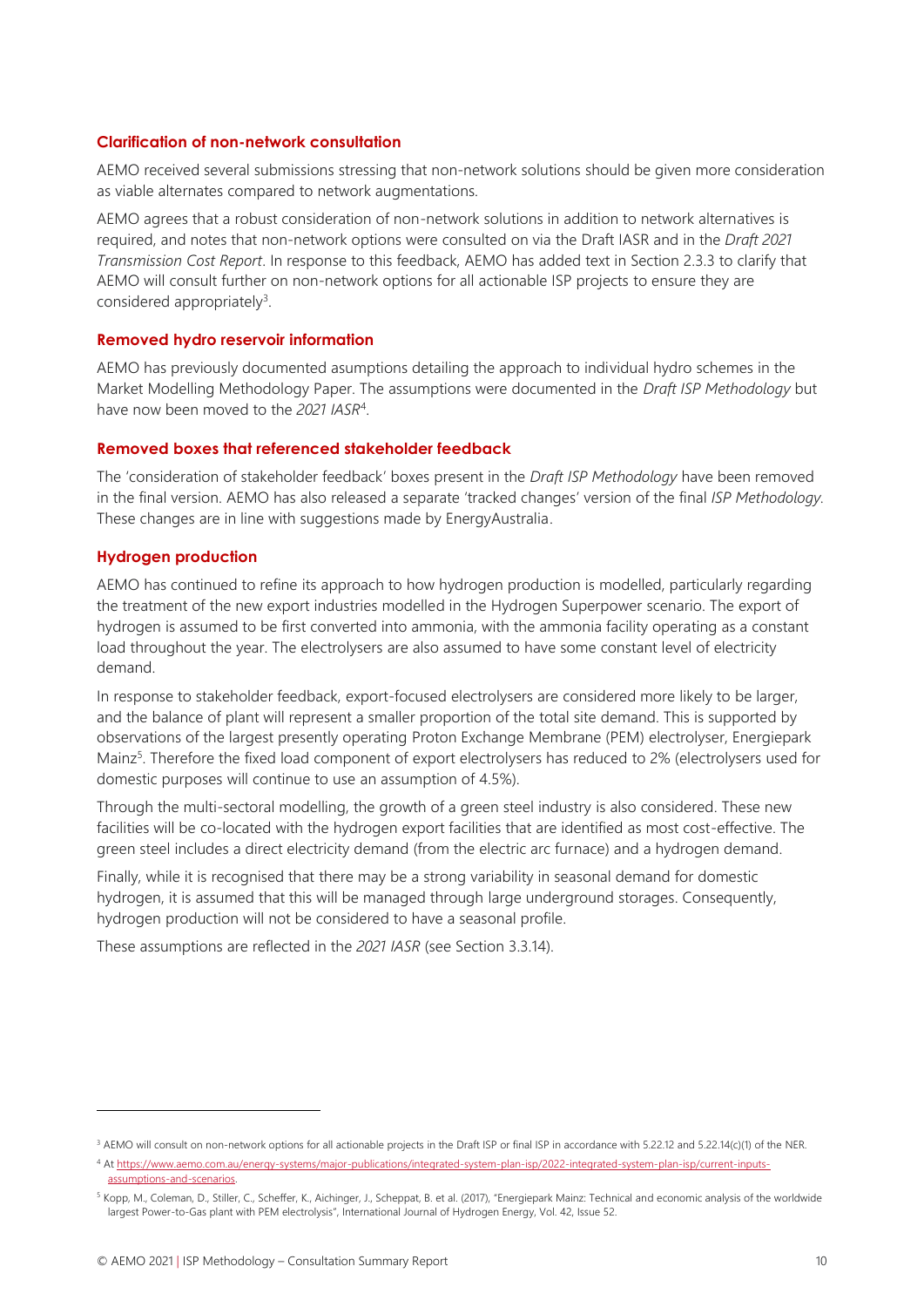# <span id="page-10-0"></span>**3. Summary of feedback**

### <span id="page-10-1"></span>3.1 Submissions

AEMO received feedback from 17 stakeholders during the consultation on the *Draft ISP Methodology*; these stakeholders are listed in [Table 2.](#page-10-2) The submissions are available on AEMO's website. AEMO also undertook a series of one-on-one engagements. A verbal feedback session was held with consumer advocates, who provided feedback that was considered by AEMO in the same way as all other written submissions. AEMO would like to thank all who provided feedback throughout this process.

Submissions covered a broad range of topics, providing AEMO with a valuable perspective on stakeholders' collective view of the *Draft ISP Methodology*. While there was comprehensive coverage of topics, there were also common themes, as shown in Table 3 (in Section 3.2).

| <b>Stakeholder</b>                                 | Form of submission                             |
|----------------------------------------------------|------------------------------------------------|
| AGL                                                | Written                                        |
| Australian Industry Group (Al Group)               | Consumer advocate feedback session             |
| Electrical Trades Union (ETU)                      | Written                                        |
| Energy and Water Ombudsman South Australia (EWOSA) | Consumer advocate feedback session             |
| EnergyAustralia (EA)                               | Written                                        |
| Etrog Consulting (Etrog)                           | Consumer advocate feedback session             |
| ISP Consumer Panel (Consumer Panel)                | Written and consumer advocate feedback session |
| Major Energy Users (MEU)                           | Written and consumer advocate feedback session |
| Maritime Union of Australia (MUA)                  | Written                                        |
| Mark Henley / Uniting Communities                  | Consumer advocate feedback session             |
| Monash University                                  | Written                                        |
| Origin Energy (Origin)                             | Written                                        |
| Powerlink Queensland (Powerlink)                   | Written                                        |
| Public Interest Advocacy Centre (PIAC)             | Written                                        |
| Queensland Farmers Federation (QFF)                | Consumer advocate feedback session             |
| Total Environment Centre (TEC)                     | Consumer advocate feedback session             |
| Victorian Bioenergy Network (VBN)                  | Written                                        |

<span id="page-10-2"></span>**Table 2 List of stakeholders who provided formal feedback to the** *Draft ISP Methodology*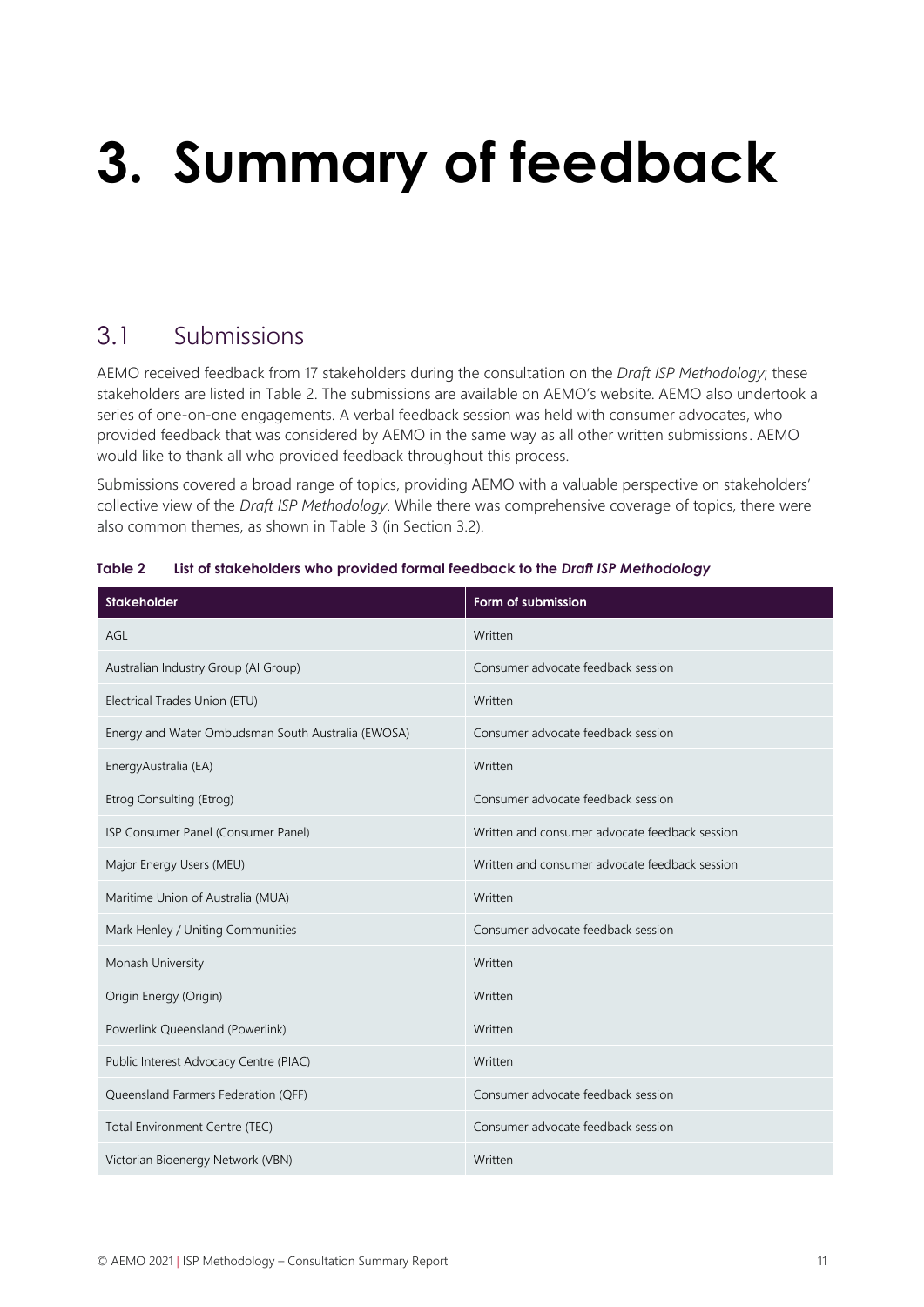## <span id="page-11-0"></span>3.2 Summary of key themes

AEMO received feedback from stakeholders on a wide range of key areas from the *Draft ISP Methodology*, which have been categorised in the left of Figure 4 based on which section of the Methodology they fall within. The capacity outlook modelling section received the highest number of responses, and is further refined into the themes presented in the right of Figure 4.



### <span id="page-11-2"></span>**Figure 4 Topics of interest**

Table 3 provides an overview of the themes that emerged from the submissions seen in Figure [4.](#page-14-0) Section [4](#page-14-0) provides detailed discussion of the feedback received, and AEMO's responses.

<span id="page-11-1"></span>

| Table 3 | Key themes from submissions to the Draft ISP Methodology |
|---------|----------------------------------------------------------|
|---------|----------------------------------------------------------|

| <b>Theme</b>                           | <b>Description</b>                                                                                                                                                                                                        | Submitter(s)                  |
|----------------------------------------|---------------------------------------------------------------------------------------------------------------------------------------------------------------------------------------------------------------------------|-------------------------------|
| Hydrogen modelling                     | The uncertainty regarding uptake of hydrogen warrants<br>caution in modelling by AEMO.                                                                                                                                    | ISP Consumer Panel, PIAC, MEU |
|                                        | AEMO should consult on the location and network<br>connection type (private network or transmission network) of<br>hydrogen electrolysers for modelling assumptions.                                                      | MEU, EWOSA, PIAC              |
|                                        | AEMO should consider a wider range of services that<br>hydrogen may provide.                                                                                                                                              | Al Group                      |
|                                        | AEMO should consider development of variable renewable<br>generation, in particular wind generation, to supply local<br>hydrogen loads and offset network development.                                                    | MUA, ETU                      |
| Modelling a<br>decarbonising grid      | AEMO should consider the modelling of earlier than<br>anticipated generator retirements.                                                                                                                                  | AGL, PIAC                     |
|                                        | AEMO should undertake further consultation on emission<br>trajectories and the related electrification of loads.                                                                                                          | EA, VBN                       |
| Modelling<br>generation<br>development | AEMO should carefully consider the inclusion of anticipated<br>projects or plans (be they government or private), and<br>sensitivities should be conducted where investments are<br>highly dependent on such assumptions. | Powerlink, PIAC, ETROG        |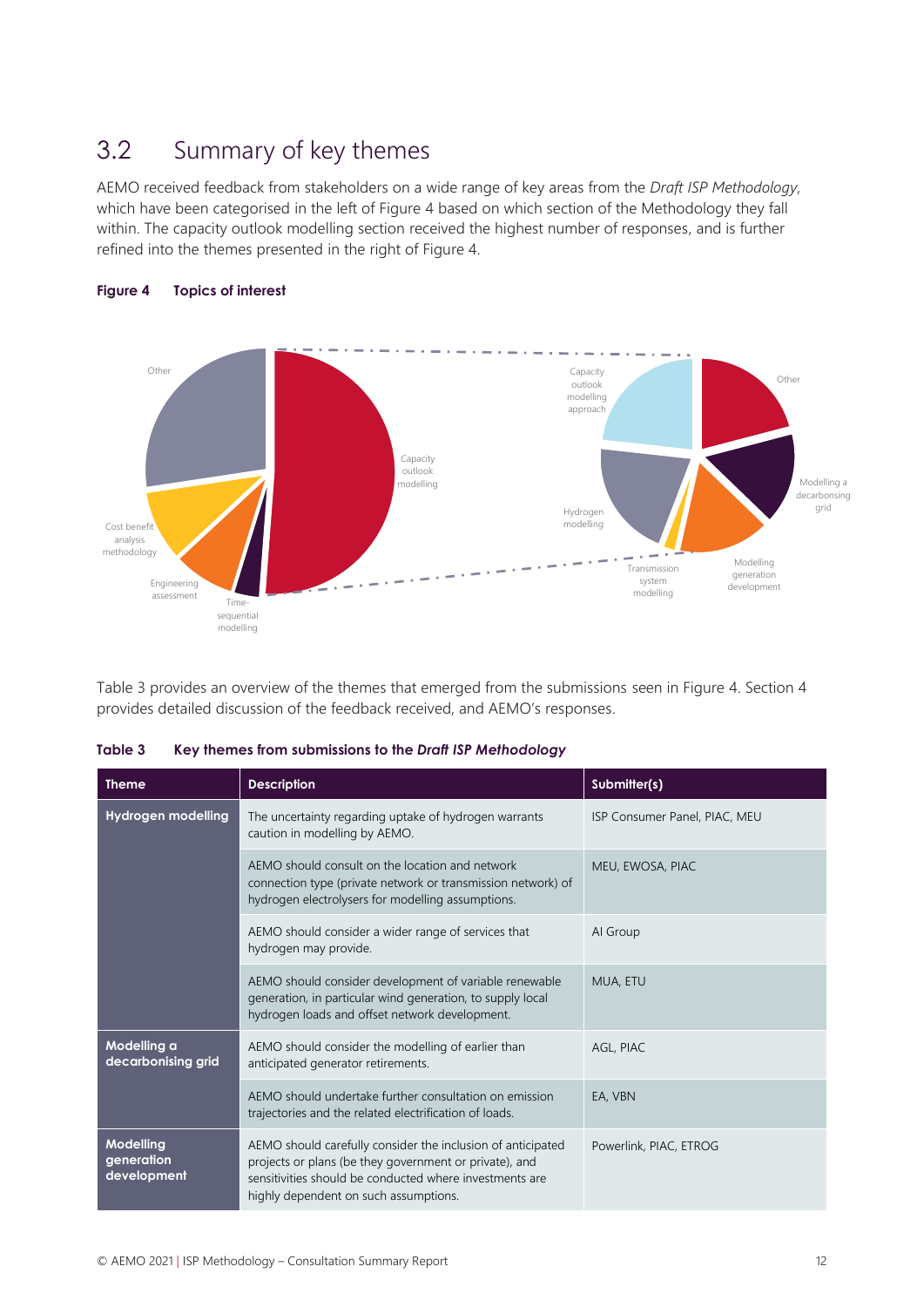| <b>Theme</b><br><b>Description</b>                                                                                                                        |                                                                                                                                                                                                                                                                         | Submitter(s)                    |
|-----------------------------------------------------------------------------------------------------------------------------------------------------------|-------------------------------------------------------------------------------------------------------------------------------------------------------------------------------------------------------------------------------------------------------------------------|---------------------------------|
|                                                                                                                                                           | Further consideration of biomass for electricity and heat<br>VBN, EA<br>production should be made in the ISP. The potential for<br>offsets and derived biofuels furthers this cause.                                                                                    |                                 |
| <b>Capacity outlook</b><br>modelling approach                                                                                                             | Forecast photovoltaics (PV) rates should take into account<br>recent installation rates and also factor in the export<br>constraints levied on rooftop solar in South Australia and the<br>Energy Security Board's consideration for similar<br>arrangements elsewhere. | Powerlink, Origin               |
|                                                                                                                                                           | AEMO should consider ways to better model gas including<br>the impact of carbon tax on gas prices and how better to<br>co-optimise and coordinate in modelling.                                                                                                         | ISP Consumer Panel, VBN         |
|                                                                                                                                                           | AEMO should provide further consideration and clarification<br>of who pays with respect to system strength remediation.                                                                                                                                                 | AGL, MEU                        |
|                                                                                                                                                           | Offshore wind should be modelled as a possible candidate<br>generation source for more REZs than just Gippsland and<br>included in the counterfactual scenario.                                                                                                         | MUA, ETU                        |
|                                                                                                                                                           | The ISP should more rigorously consider non-network<br>solutions including applications to edge of grid customers.                                                                                                                                                      | MEU, Uniting Communities, ETROG |
| <b>Transmission system</b><br>The ISP should recognise that delivering multiple major<br>modelling<br>projects side by side will increase delivery costs. |                                                                                                                                                                                                                                                                         | <b>MEU</b>                      |
| Wider societal costs<br>and benefits                                                                                                                      | The costs and benefits assessed in the ISP modelling should<br>be expanded to include:                                                                                                                                                                                  | MUA, ETU, AI Group              |
|                                                                                                                                                           | • Transition costs for affected communities with respect to<br>new REZs being developed more than 50 km from existing<br>coal powered generator stations.                                                                                                               |                                 |
|                                                                                                                                                           | • Employment, education and health benefits should be<br>modelled.                                                                                                                                                                                                      |                                 |
|                                                                                                                                                           | • Emission reduction benefits.                                                                                                                                                                                                                                          |                                 |
| <b>Annuity approach</b>                                                                                                                                   | There is a stranded assest risk for projects modelled in the<br>ISP due to the assumption that benefits balance annualised<br>costs beyond the modelling horizon.                                                                                                       | ISP Consumer Panel, MEU         |
|                                                                                                                                                           | The discount rate determined for ISP modelling may not be<br>appropriate as it is based on network investments whose<br>lives can extend beyond the planning horizon. This requires<br>assumptions being made for uncertain benefits beyond the<br>modelling horizon.   | ISP Consumer Panel, MEU         |
| <b>The Delphi</b><br>technique                                                                                                                            | General support for the use of the Delphi technique to<br>determine scenario weights.                                                                                                                                                                                   | ISP Consumer Panel, PIAC        |
|                                                                                                                                                           | Importance of including consumer representatives from<br>different types of consumers in the panel.                                                                                                                                                                     | ISP Consumer Panel, PIAC        |
|                                                                                                                                                           | Hydrogen modelling should be referred to Delphi panel.                                                                                                                                                                                                                  | <b>ISP Consumer Panel</b>       |
| Sub-regional model                                                                                                                                        | The structure of the sub-regional model was generally<br>supported.                                                                                                                                                                                                     | Powerlink, EA                   |
| Other<br><b>recommendations</b>                                                                                                                           | A 'tracked changes' version of the final ISP Methodology<br>should be published to assist stakeholders in identifying what<br>has changed.                                                                                                                              | EA                              |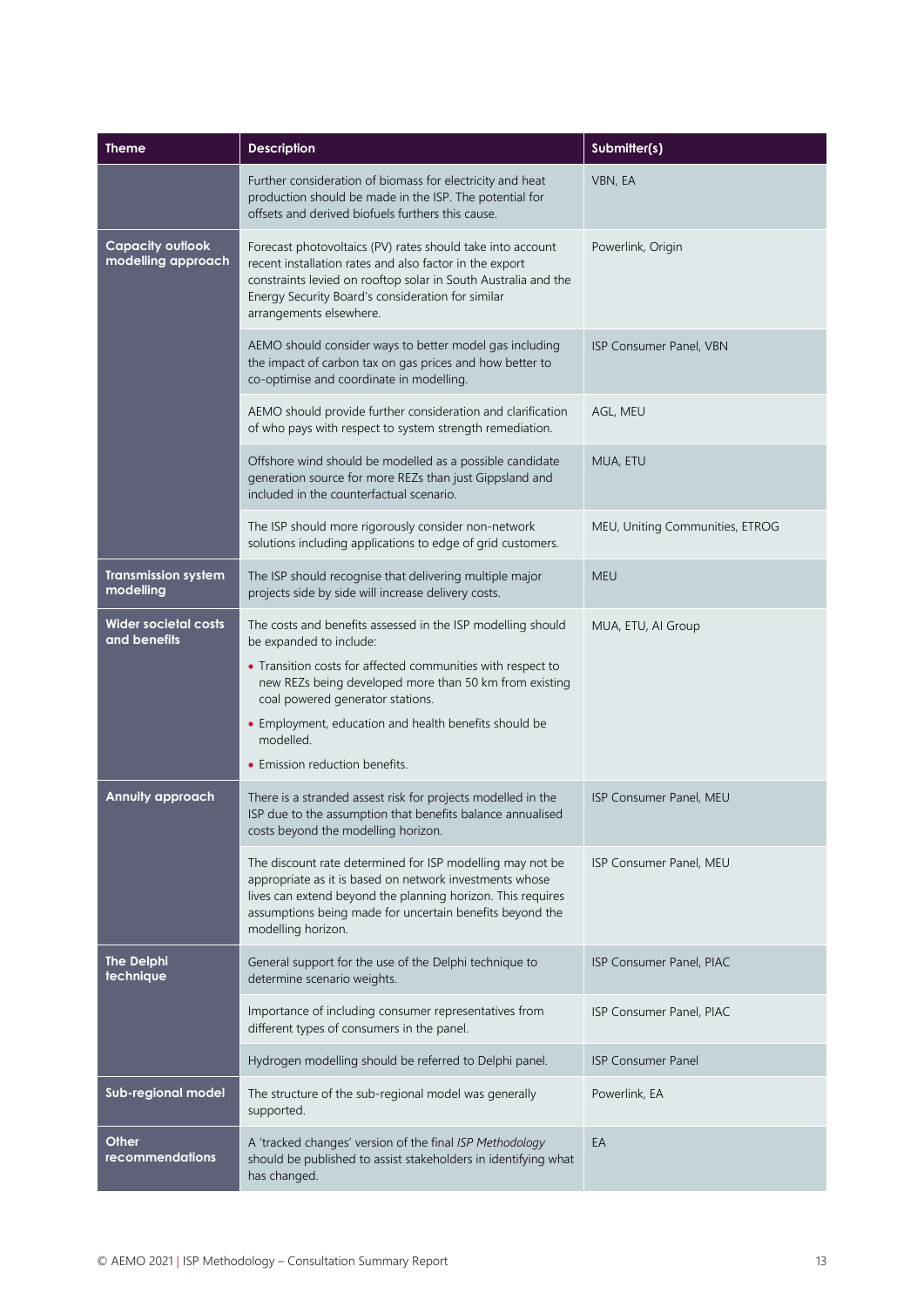## <span id="page-13-0"></span>3.3 Themes from the *ISP Methodology* webinar

An open stakeholder webinar was held on 17 June 2021 regarding the *Draft ISP Methodology*. Attendance was above 28 attendees throughout the event and peaked at 41 attendees. The recording of the webinar is available on AEMO's website<sup>6</sup>.

The webinar was developed based on the common themes arising from stakeholder submissions and was advertised to stakeholders as comprising:

- Scenario weights.
- Hydrogen in the ISP.
- Annuity approach.
- Types of benefits and costs.
- Other improvements.
- General support of methodology.

An hour of open discussion was provided in the webinar to allow due process for stakeholder comment and questions with regard to the themes presented. Attendees did not vocalise any issue with AEMO's characterisation of the range of feedback received in written submissions or the verbal feedback session.

Six stakeholders submitted written questions through the web-based forum and each question was addressed in the open discussion. The key areas of additional comment in the webinar included:

- The assumption that benefits are greater than or equal to costs beyond the 2050 planning horizon in the annuity approach and the perception that this may increase risk of stranded assets.
- The quantification and recovery timeframes of costs assumed for ISP projects and the discount rate applied in modelling.
- How avoided costs (including annualised build costs) amount to benefits under the ISP process.
- Integration of multi-sectoral forecasting with respect to emissions and electrification of load.
- How employment, education and health or other benefits not classified under the CBA defined market benefits are captured in the ISP modelling process.
- Delphi panel composition and selection of scenario weighting.
- Clarification of the capacity for storage type technologies modelled in the ISP.
- Clarification of sub-regional transfer limits and how forced outages are applied in the ISP.

The majority of these comments replicate or support similar points made in written submissions which are addressed in Section [4](#page-14-0) and in the webinar recording.

<sup>6</sup> At [https://aemo.com.au/-/media/files/major-publications/isp/2022/isp-methodology-webinar.mp4?la=en&hash=77EF3C9D0EEF34BC2C46BB72B1B1155A.](https://aemo.com.au/-/media/files/major-publications/isp/2022/isp-methodology-webinar.mp4?la=en&hash=77EF3C9D0EEF34BC2C46BB72B1B1155A)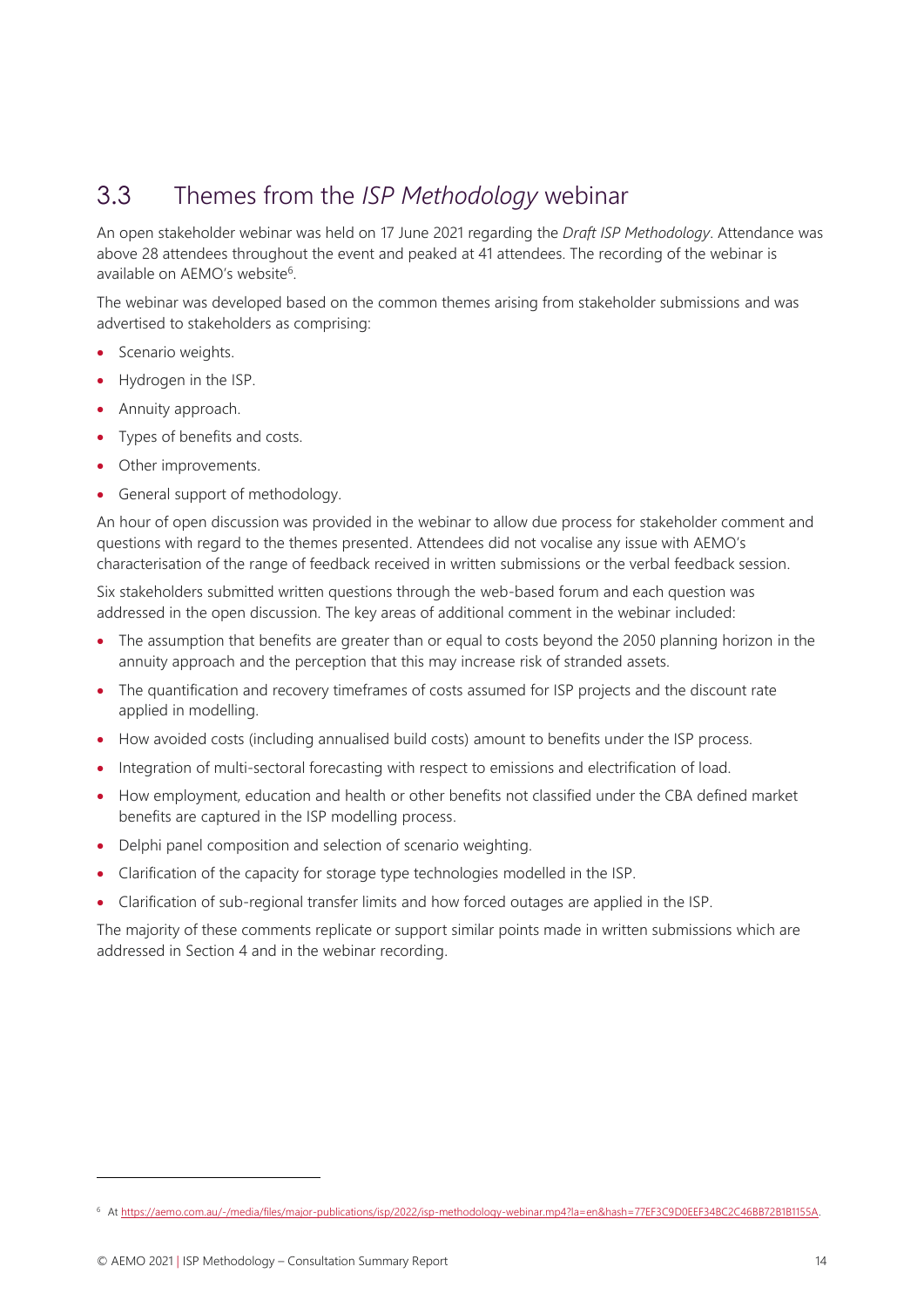## **4. Discussion of** *Draft ISP Methodology* **submissions**

This section presents material feedback raised by stakeholders in written submissions and verbal feedback from consumer representatives, and AEMO's response to each matter. These submissions were made in response to the *Consultation Paper – Draft ISP Methodology* published in April 2021<sup>7</sup> .

### 4.1 Capacity outlook modelling

<span id="page-14-0"></span>

| Feedback received                                                                                                                                                                                                                                                                                                                                                                                                                                                                                                                                                                                                                                 | <b>AEMO</b> response                                                                                                                                                                                                                                                                                                                                                                                                                                                                                                                                                                                                                                                                                                                                                                                                                                                                                                                                                                                                                                                                                                                                                                                  |
|---------------------------------------------------------------------------------------------------------------------------------------------------------------------------------------------------------------------------------------------------------------------------------------------------------------------------------------------------------------------------------------------------------------------------------------------------------------------------------------------------------------------------------------------------------------------------------------------------------------------------------------------------|-------------------------------------------------------------------------------------------------------------------------------------------------------------------------------------------------------------------------------------------------------------------------------------------------------------------------------------------------------------------------------------------------------------------------------------------------------------------------------------------------------------------------------------------------------------------------------------------------------------------------------------------------------------------------------------------------------------------------------------------------------------------------------------------------------------------------------------------------------------------------------------------------------------------------------------------------------------------------------------------------------------------------------------------------------------------------------------------------------------------------------------------------------------------------------------------------------|
| On modelling a decarbonising grid:<br>MUA supported the inclusion of emissions trajectories and targets in<br>modelling.<br>EA recommended that AEMO consult further on multi-sectoral modelling of<br>emissions constraints and electrification. Furthermore, AEMO should<br>consider the role of offsets and biofuels, negative emission technologies<br>and the feasibility of land use.<br>EA also advised that AEMO should ensure consistency in the calibration of<br>scenarios and inputs across ISP models and the AusTIMES multi-sectoral<br>emissions model.<br>Al Group commented that if all states have committed to it, net zero by | AEMO thanks the MUA for their support, and in response to EA notes that the outcomes of multi-sectoral modelling have<br>been presented to the FRG in both May and June 2021. Further detail on the methodology and scenarios that underpin<br>the modelling can be found in the Multi-Sector Energy Modelling report published as supporting documentation of the<br>2021 IASR. As much as practical, AEMO's forecasting incorporates relevant components as inputs to ensure model<br>consistency (in the case of the multi-sectoral modelling, the economic, distributed energy resources (DER), and electric<br>vehicle (EV) forecasts were adopted as inputs, and the energy efficiency forecasts were a key point of validation between<br>both consultant outputs).<br>With regard to the net zero target and its inclusion in the most likely scenario, AEMO's scenario collection now includes<br>both a Steady Progress and a Net Zero 2050 scenario, to complement three other scenarios, all of which are detailed in<br>the IASR. AEMO will be consulting on scenario weightings later in 2021, which will determine the relative likelihood of the<br>scenarios documented in the IASR. |
| 2050 should be included in the central scenario.                                                                                                                                                                                                                                                                                                                                                                                                                                                                                                                                                                                                  |                                                                                                                                                                                                                                                                                                                                                                                                                                                                                                                                                                                                                                                                                                                                                                                                                                                                                                                                                                                                                                                                                                                                                                                                       |

<span id="page-14-1"></span> $^7$  At https://aemo.com.au/-/media/files/stakeholder\_consultation/consultations/nem-consultations/2021/isp-methodology/draft/consultation-paper-draft-isp-methodology.pdf?la=en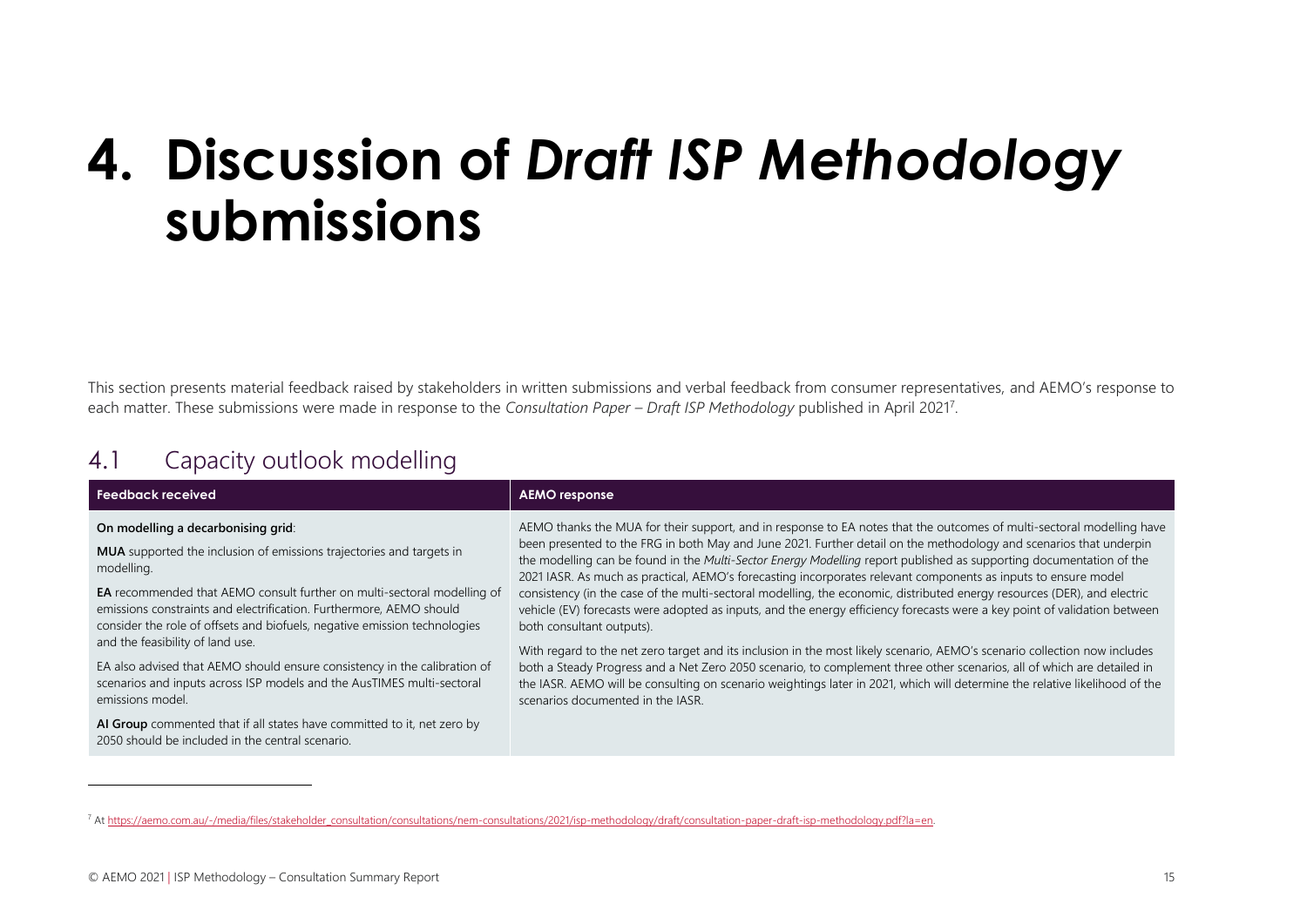| <b>Feedback received</b>                                                                                                                                                                                                                                                                                                                                                                                                                                                                                                                                                                                                                                                                                                    | <b>AEMO</b> response                                                                                                                                                                                                                                                                                                                                                                                                                                                                                                                                                                                                                                                                                                                                                                                                                                                                                                                                                                                                                                                                                                                                                                                                                                                                                                                                                                                                                                   |
|-----------------------------------------------------------------------------------------------------------------------------------------------------------------------------------------------------------------------------------------------------------------------------------------------------------------------------------------------------------------------------------------------------------------------------------------------------------------------------------------------------------------------------------------------------------------------------------------------------------------------------------------------------------------------------------------------------------------------------|--------------------------------------------------------------------------------------------------------------------------------------------------------------------------------------------------------------------------------------------------------------------------------------------------------------------------------------------------------------------------------------------------------------------------------------------------------------------------------------------------------------------------------------------------------------------------------------------------------------------------------------------------------------------------------------------------------------------------------------------------------------------------------------------------------------------------------------------------------------------------------------------------------------------------------------------------------------------------------------------------------------------------------------------------------------------------------------------------------------------------------------------------------------------------------------------------------------------------------------------------------------------------------------------------------------------------------------------------------------------------------------------------------------------------------------------------------|
| Origin stated AEMO should incorporate policies that focus on<br>responsiveness to peak demands, such as the Peak Demand Reduction<br>Scheme (PDRS) in New South Wales.                                                                                                                                                                                                                                                                                                                                                                                                                                                                                                                                                      | AEMO confirms that it does model growth in the responsiveness of peak demand. This includes both traditional<br>measures, such as temporary load reductions (known as demand side participation, or DSP) and the use of embedded<br>generators, but also through use of coordinated battery storage (as virtual power plants) and flexible charging of EVs.                                                                                                                                                                                                                                                                                                                                                                                                                                                                                                                                                                                                                                                                                                                                                                                                                                                                                                                                                                                                                                                                                            |
| Victorian Bioenergy Network suggested the impact of climate change<br>on hydro inflows should be considered.                                                                                                                                                                                                                                                                                                                                                                                                                                                                                                                                                                                                                | The scenarios have different demand growth assumptions, and the NSW PDRS in particular is modelled in various forms<br>of implementation in most scenarios to reflect the uncertainty of the scheme (the final design and legislation has yet to<br>be revealed).                                                                                                                                                                                                                                                                                                                                                                                                                                                                                                                                                                                                                                                                                                                                                                                                                                                                                                                                                                                                                                                                                                                                                                                      |
|                                                                                                                                                                                                                                                                                                                                                                                                                                                                                                                                                                                                                                                                                                                             | In response to feedback on hydro inflows, AEMO notes that the impact of climate change on hydro inflows is considered<br>and is documented in the IASR.                                                                                                                                                                                                                                                                                                                                                                                                                                                                                                                                                                                                                                                                                                                                                                                                                                                                                                                                                                                                                                                                                                                                                                                                                                                                                                |
| On sub-regional representation:<br>EA supported the move to a sub-regional approach.<br>Powerlink was pleased to see enhancement with respect to the<br>sub-regional model representation                                                                                                                                                                                                                                                                                                                                                                                                                                                                                                                                   | AEMO thanks EA and Powerlink for their support in the proposed sub-regional representation which aims to better<br>reflect current and emerging intra-regional transmission limitations.                                                                                                                                                                                                                                                                                                                                                                                                                                                                                                                                                                                                                                                                                                                                                                                                                                                                                                                                                                                                                                                                                                                                                                                                                                                               |
| On generator retirements:<br>AGL proposed that AEMO consider changes for generator operations that<br>could impact early retirements, like two-shifting, seasonal mothballing, and<br>minimum generation improvement. AGL further recommended the<br>consideration of spot price curves and the inclusion of revenue from<br>ancillary service markets or future operating reserve or inertia markets with<br>respect to generators, potentially by using historical requency control<br>ancillary services (FCAS) prices and consideration of system strength<br>remediation costs for solar and wind plants.<br>PIAC stated AEMO should assume generators may exit the market well<br>before their intended closure date. | With regard to AGL's proposal, AEMO acknowledges that changes in coal operation will factor into retirement decisions.<br>However, AEMO is not in a position to independently assess the technical and commercial implications of flexible<br>operation on individual power stations, as well as the implications on maintenance, reliability, costs, and fuel supply<br>contracts. AEMO has sought feedback from stakeholders to improve its modelling capabilities in this area but the<br>information available remains limited. AEMO will consider the impact of changes in coal operation as much as practicable<br>in the ISP, through periods of decommitment. This type of behaviour will be included as part of the revenue sufficiency<br>assessment, and will be a feature in system security assessments for the future.<br>AEMO confirms that its modelling does consider spot prices when forecasting wholesale market revenue for coal<br>generation. At this stage, considerations about further revenue streams not directly associated with the wholesale energy<br>market remain too challenging to incorporate into the ISP modelling, given the uncertainty around their materiality, and<br>competition with new technologies.<br>With regard to PIAC's observation, AEMO's revenue sufficiency assessments will provide further information on the<br>drivers for potential generator exits before their intended closure date. |
| On anticipated projects:<br>PIAC suggested that AEMO should not take as given government projects<br>or plans that are uncommitted and/or unlikely, irrespective of their political<br>popularity.<br>AGL proposed categorising anticipated generation projects using consistent<br>spot price curves.<br>Powerlink supported the inclusion of an anticipated project where in<br>AEMO's and the transmission network service provider's (TNSP's)                                                                                                                                                                                                                                                                           | AEMO acknowledges that government projects should not be taken as a given without consideration of their<br>development progress. AEMO will apply the anticipated project criteria for generation and storage projects consistently<br>regardless of whether projects are financed by government or the private sector. If government-awarded funding is<br>announced for a generation project, this is considered in the assessment of whether a project is sufficiently progressed<br>towards meeting the finance commitment criteria. For such a generation project to be considered as anticipated, it must<br>be in the process of meeting at least two other commitment criteria. In the case where government-awarded funding<br>provides long-term investment certainty and is awarded as part of a large-scale program, AEMO may have regard to the<br>eligibility criteria for this funding when considering a project's progress against other (non-finance) commitment criteria.                                                                                                                                                                                                                                                                                                                                                                                                                                                           |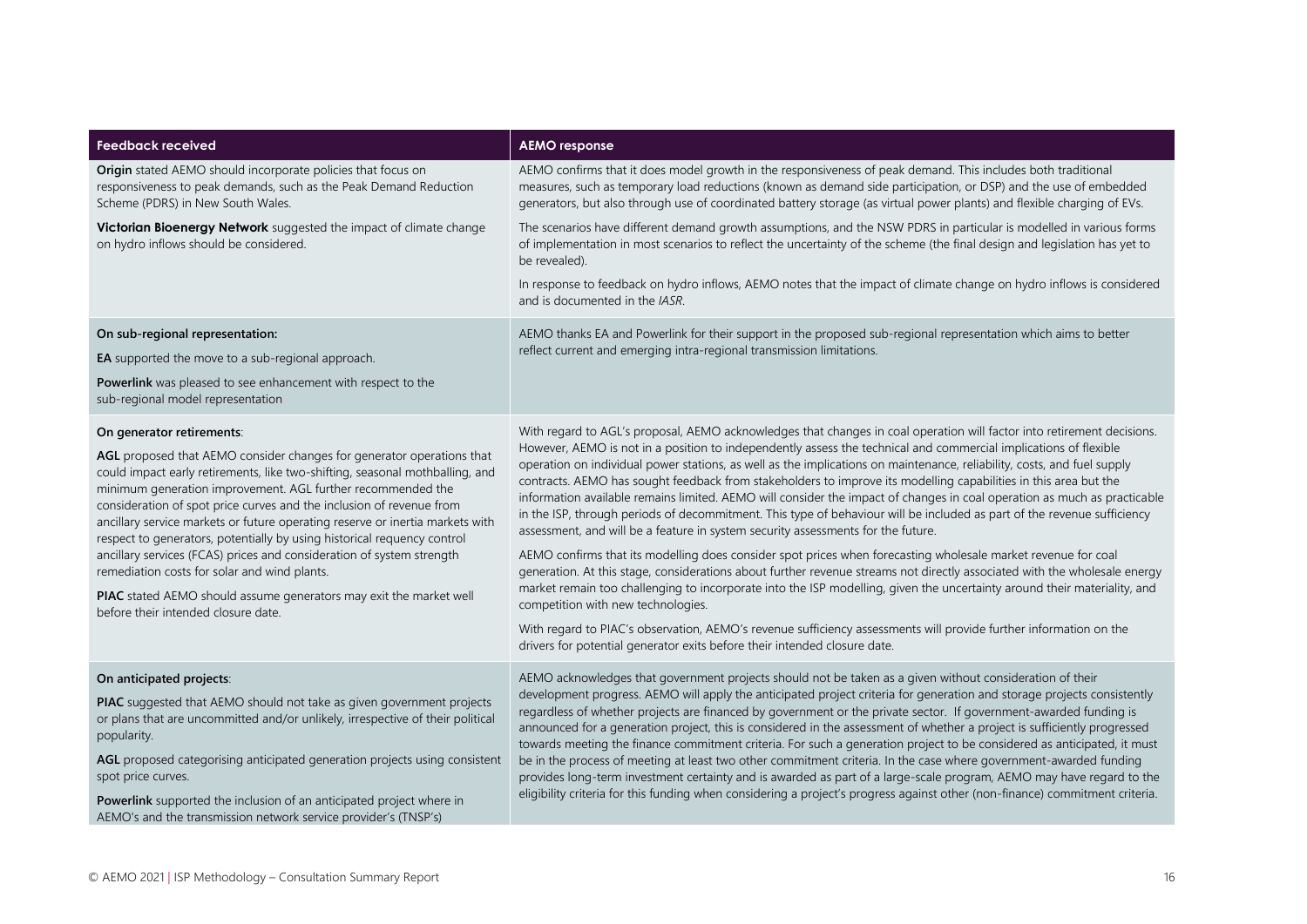| <b>Feedback received</b>                                                                                                                                                                                                                                                                                                                                                                                                                                                                                                                                                                                                                                                                                                                              | <b>AEMO</b> response                                                                                                                                                                                                                                                                                                                                                                                                                                                                                                                                                                                                                                                                                                                                                                                               |  |
|-------------------------------------------------------------------------------------------------------------------------------------------------------------------------------------------------------------------------------------------------------------------------------------------------------------------------------------------------------------------------------------------------------------------------------------------------------------------------------------------------------------------------------------------------------------------------------------------------------------------------------------------------------------------------------------------------------------------------------------------------------|--------------------------------------------------------------------------------------------------------------------------------------------------------------------------------------------------------------------------------------------------------------------------------------------------------------------------------------------------------------------------------------------------------------------------------------------------------------------------------------------------------------------------------------------------------------------------------------------------------------------------------------------------------------------------------------------------------------------------------------------------------------------------------------------------------------------|--|
| professional opinion the project is likely to proceed. Powerlink also noted<br>that sensitivities should be performed where investments are highly<br>dependent on such assumptions.<br>MUA suggested including "sea areas" (not just land) for project<br>commitment criteria questions.                                                                                                                                                                                                                                                                                                                                                                                                                                                             | AEMO does not agree that spot price curves should be used to assess anticipated generation projects as this would not<br>result in an accurate view of whether a project may reach final investment decision. Rather, AEMO intends to track the<br>final investment decisions of projects and include projects once they have demonstrated sufficient development progress<br>against the project commitment criteria.                                                                                                                                                                                                                                                                                                                                                                                             |  |
|                                                                                                                                                                                                                                                                                                                                                                                                                                                                                                                                                                                                                                                                                                                                                       | While AEMO agrees in principle that projects should be included once AEMO and the TNSP form the opinion that a<br>project is likely to proceed, AEMO's outlined approach minimises subjectivity in forming that opinion. AEMO applies a<br>consistent and transparent framework to determine project advancement, through the use of the Generation Information<br>survey dataset. AEMO agrees that sensitivities should be used to assess investments that are highly influenced by<br>assumptions about anticipated projects, but considers that this can be done in either the ISP or the Regulatory<br>Investment Test for Transmisison (RIT-T), depending on the individual circumstance.<br>AEMO agrees with the suggestion to expand the project commitment criteria questions to include both land and sea |  |
|                                                                                                                                                                                                                                                                                                                                                                                                                                                                                                                                                                                                                                                                                                                                                       | rights.                                                                                                                                                                                                                                                                                                                                                                                                                                                                                                                                                                                                                                                                                                                                                                                                            |  |
| On DER interactions:                                                                                                                                                                                                                                                                                                                                                                                                                                                                                                                                                                                                                                                                                                                                  | AEMO acknowledges that it is increasingly important to understand the interactions between transmission- and                                                                                                                                                                                                                                                                                                                                                                                                                                                                                                                                                                                                                                                                                                       |  |
| TEC stated DER investments should be optimised as a cost-effective part of<br>the solution.<br><b>ETROG</b> referred to Powercor's proposals to invest in solutions to unlock<br>1.3 gigawatts (GW) of DER and 1.1 GW of energy storage, and stated these<br>projects should be considered in the ISP.<br>Powerlink commented AEMO should revise the rooftop PV forecast to<br>align with recent installation rates and consider sensitivities where<br>installation rates increase.<br>Origin recommended that the effects of South Australia export constraints<br>and the Energy Security Board's (ESB's) consideration for similar<br>arrangements across the NEM should be incorporated so as to avoid<br>overestimating the contribution of PV. | distribution-connected resources and is continuing to explore improvements in modelling DER behaviour. However, with<br>regards to optimisation of DER investments, AEMO notes that the drivers of DER investment are often significantly<br>different to those for large-scale investments, and as such a co-optimisation may not result in the right outcomes.                                                                                                                                                                                                                                                                                                                                                                                                                                                   |  |
|                                                                                                                                                                                                                                                                                                                                                                                                                                                                                                                                                                                                                                                                                                                                                       | AEMO has recently updated DER forecasts for each of the new scenarios which consider policy announcements, current<br>customer trends and other potential impacts. Forecasts for distributed PV in particular have significantly increased<br>compared to the 2020 forecasts. Further detail can be found in the 2021 IASR.                                                                                                                                                                                                                                                                                                                                                                                                                                                                                        |  |
|                                                                                                                                                                                                                                                                                                                                                                                                                                                                                                                                                                                                                                                                                                                                                       | AEMO's forecast of DER is not constrained by the potential impacts of export constraints, or other mechanisms to limit or<br>constrain DER. Forecasts provide the projected unconstrained output from DER to enable the ISP to assess the potential<br>benefits from greater amounts of DER and any potential implications on the ODP from high levels of DER.                                                                                                                                                                                                                                                                                                                                                                                                                                                     |  |
|                                                                                                                                                                                                                                                                                                                                                                                                                                                                                                                                                                                                                                                                                                                                                       | AEMO, TNSPs, and diustribution network service provioders (DNSPs) are working to explore how plans to accommodate<br>high penetrations of DER can be leveraged by AEMO to support power system operation and the development of the<br>ISP. DNSPs will continue to use their knowledge and experience to make investment decisions on their networks and in<br>the longer term, assist AEMO in incorporating that information into the ISP where appropriate.                                                                                                                                                                                                                                                                                                                                                      |  |
|                                                                                                                                                                                                                                                                                                                                                                                                                                                                                                                                                                                                                                                                                                                                                       | The ESB's DER integration programme will continue to explore requirements to integrate DER                                                                                                                                                                                                                                                                                                                                                                                                                                                                                                                                                                                                                                                                                                                         |  |
| On included costs:<br>MUA recommended that the ISP include a transition cost for REZs located<br>more than 50 km from an existing coal-fired power station to reflect social                                                                                                                                                                                                                                                                                                                                                                                                                                                                                                                                                                          | The NER, specifically clause 5.22.10(c)(1), require AEMO to consider specific classes of market benefits that could be<br>delivered by development paths when preparing an ISP. In addition, the AER's CBA Guidelines require that AEMO exclude<br>any market benefit which cannot be measured as a benefit to generators, DNSPs, TNSPs and consumers of electricity.                                                                                                                                                                                                                                                                                                                                                                                                                                              |  |
| costs of avoiding unemployment for coal-fired workforce, relocation and/or<br>training of new workforce.                                                                                                                                                                                                                                                                                                                                                                                                                                                                                                                                                                                                                                              | AEMO acknowledges the importance of the views presented by MUA and ETU, and notes that the Australian Energy<br>Market Commission (AEMC) is intending to undertake a review of the transmission planning and investment framework,<br>including the ISP/RIT-T framework. MUA and ETU may wish to consider providing these views in that review.                                                                                                                                                                                                                                                                                                                                                                                                                                                                    |  |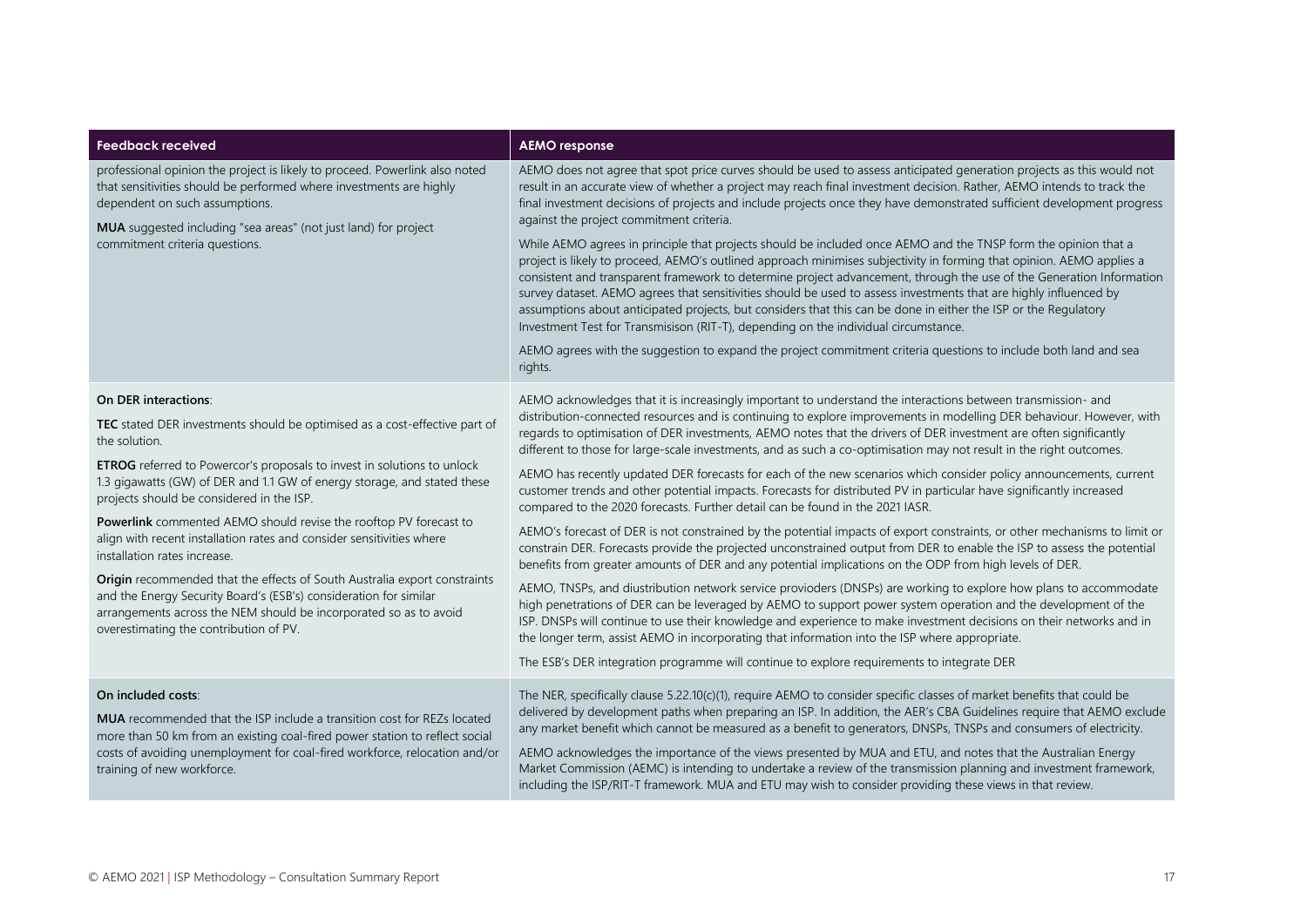| <b>Feedback received</b>                                                                                                                                                                                                                                                                                                                | <b>AEMO</b> response                                                                                                                                                                                                                                                                                                                                                                                                                                                                                                                                                                                                                                                                                                                                                                                                                                                                                                                                                                                                                                                                                                                                                                                                                                                                                           |
|-----------------------------------------------------------------------------------------------------------------------------------------------------------------------------------------------------------------------------------------------------------------------------------------------------------------------------------------|----------------------------------------------------------------------------------------------------------------------------------------------------------------------------------------------------------------------------------------------------------------------------------------------------------------------------------------------------------------------------------------------------------------------------------------------------------------------------------------------------------------------------------------------------------------------------------------------------------------------------------------------------------------------------------------------------------------------------------------------------------------------------------------------------------------------------------------------------------------------------------------------------------------------------------------------------------------------------------------------------------------------------------------------------------------------------------------------------------------------------------------------------------------------------------------------------------------------------------------------------------------------------------------------------------------|
| MUA also suggested AEMO should undertake more integrated modelling<br>that includes employment, education, and health to better understand the<br>challenges and opportunities of the energy transition being modelled.                                                                                                                 | As a result, at present the wider economic benefits such as employment, health (including benefits from emission<br>reductions), education, and other transition costs are captured in government policy and land management planning,<br>which may in turn result in a direct impact on the electricity sector that can be included.                                                                                                                                                                                                                                                                                                                                                                                                                                                                                                                                                                                                                                                                                                                                                                                                                                                                                                                                                                          |
| ETU supported MUA's recommendation and also added that the transition<br>cost should be determined in consultation with affected workers and<br>communities and it would also account for the construction of new<br>infrastructure and development of new supply chains to facilitate large-<br>scale energy being built in new areas. | AEMO's locational cost factors (documented in the IASR) consider the higher costs associated with projects which are<br>located further away from population centres, ports, and other major infrastructure.                                                                                                                                                                                                                                                                                                                                                                                                                                                                                                                                                                                                                                                                                                                                                                                                                                                                                                                                                                                                                                                                                                   |
| Al Group recommended that emissions reductions benefits should be<br>incorporated into the cost benefit analysis.                                                                                                                                                                                                                       |                                                                                                                                                                                                                                                                                                                                                                                                                                                                                                                                                                                                                                                                                                                                                                                                                                                                                                                                                                                                                                                                                                                                                                                                                                                                                                                |
| On system strength:<br>MEU suggested that the modelling of system strength investments should<br>reflect who pays, because variable renewable energy (VRE) generators could<br>make different locational decisions based on who pays.                                                                                                   | AEMO acknowledges the views presented by MEU on who pays for investments for system strength. The ISP is developed<br>on the basis of the current framework for system strength, using the approaches defined in the ISP Methodology,<br>including the assessments and considerations that AEMO must undertake.<br>AEMO notes, however, that the AEMC is currently reviewing rules changes to revise the system strength frameworks, and<br>has proposed alternative arrangements, seeking input prior to final determination later in 2021. MEU may wish to provide<br>input into that review prior to its conclusion.<br>AEMO confirms that the approach described in the ISP Methodology will initially prioritise projected investment in areas<br>with surplus system strength, balanced against other factors (including but not limited to resource quality, land use, and<br>network capacity). AEMO also notes that the ISP does not direct generation development and the location of new<br>generation is determined by investors based a wide range of factors, which may lead to investments in other areas,<br>including private investment in connection assets. Any supporting regulated network infrastructure, must, however, meet<br>the requirements of the RIT-T and the NEO.             |
| On coincident projects:<br>MEU stated the ISP should recognise that delivering multiple major projects<br>side by side will increase delivery costs.                                                                                                                                                                                    | AEMO recognises that delivery of multiple coincident projects will impact costs, both in labour and materials.<br>Infrastructure Australia has partnered with AEMO to assess and understand the employment and material requirements<br>for the transmission and generation projects identified in AEMO's 2020 ISP. This new analysis, scoped collaboratively with<br>AEMO and commissioned by Infrastructure Australia from the University of Technology Sydney, aims to improve the<br>understanding of labour and material requirements to inform and assist governments, TNSPs, project developers and<br>market bodies.<br>In addition, the Transmission Cost Database allows the selection of a known risk to reflect the impact on transmission<br>costs of the concurrent delivery of large transmission projects that is attributable to competition for labour and materials.<br>However, this has not been applied to the majority of Class 5a/b projects in the ISP as they are so far in the future (10-15<br>years), which means detailed construction schedules cannot be forecast with any accuracy. It is expected that the Class 3<br>and 4 projects estimated by TNSPs will have allowances included for market pressure, since these are to be constructed in<br>the shorter time horizon. |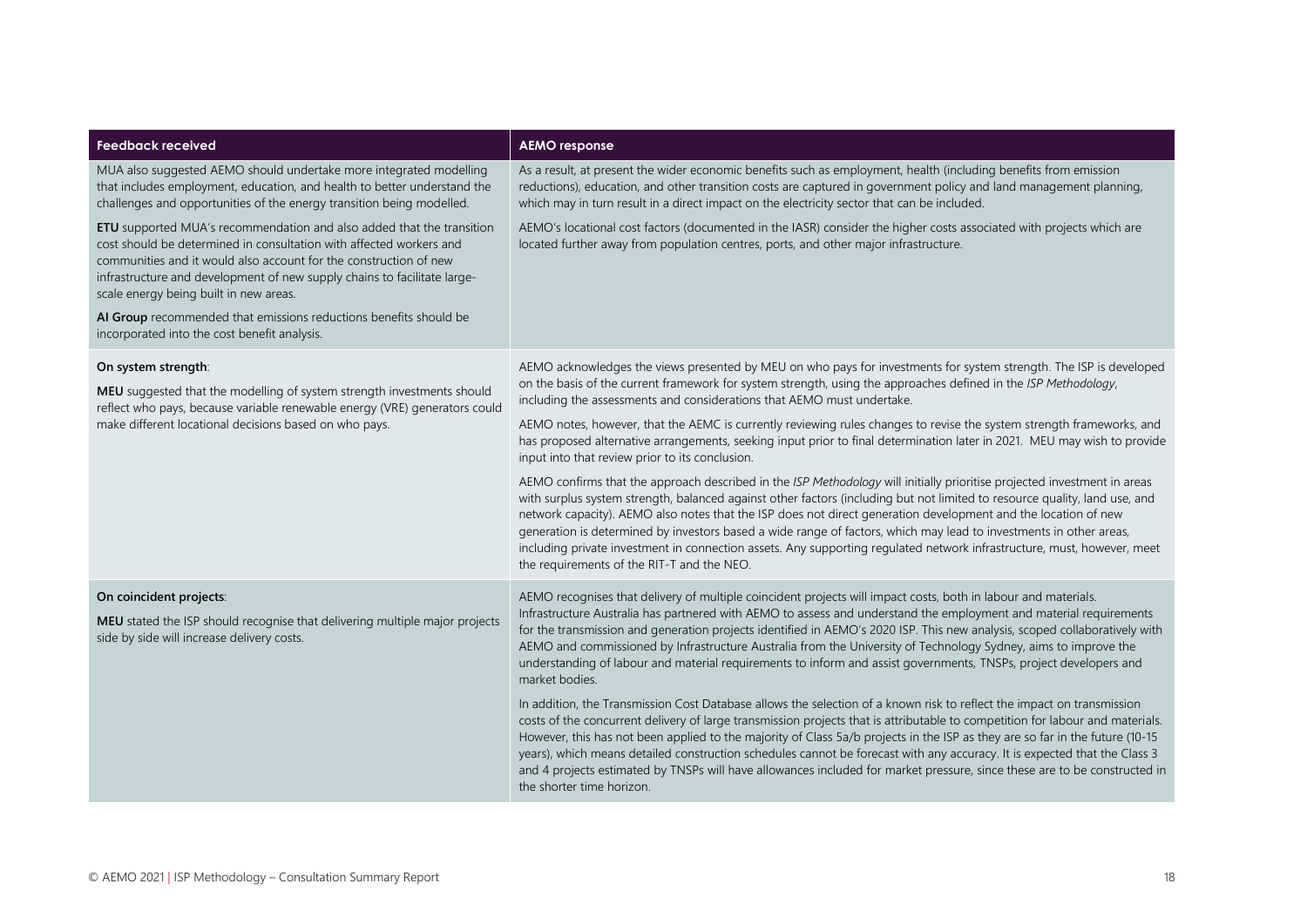| <b>Feedback received</b>                                                                                                                                                                                                                                                                                                                                                                                                                                                                                                                                                                                                                                                                                                                                                                                                                                                                                                                                                                                                                                                                                                                                                                                                                                                                    | <b>AEMO</b> response                                                                                                                                                                                                                                                                                                                                                                                                                                                                                                                                                                                                                                                                                                                                                                                                                                                                                                                                                                                                                                                                                                                                                                                                                                                                                                                                                                                                                                                                                                                                                                                                                                                                                                                                                                                                                                                                                                                                                                                                                                                                            |
|---------------------------------------------------------------------------------------------------------------------------------------------------------------------------------------------------------------------------------------------------------------------------------------------------------------------------------------------------------------------------------------------------------------------------------------------------------------------------------------------------------------------------------------------------------------------------------------------------------------------------------------------------------------------------------------------------------------------------------------------------------------------------------------------------------------------------------------------------------------------------------------------------------------------------------------------------------------------------------------------------------------------------------------------------------------------------------------------------------------------------------------------------------------------------------------------------------------------------------------------------------------------------------------------|-------------------------------------------------------------------------------------------------------------------------------------------------------------------------------------------------------------------------------------------------------------------------------------------------------------------------------------------------------------------------------------------------------------------------------------------------------------------------------------------------------------------------------------------------------------------------------------------------------------------------------------------------------------------------------------------------------------------------------------------------------------------------------------------------------------------------------------------------------------------------------------------------------------------------------------------------------------------------------------------------------------------------------------------------------------------------------------------------------------------------------------------------------------------------------------------------------------------------------------------------------------------------------------------------------------------------------------------------------------------------------------------------------------------------------------------------------------------------------------------------------------------------------------------------------------------------------------------------------------------------------------------------------------------------------------------------------------------------------------------------------------------------------------------------------------------------------------------------------------------------------------------------------------------------------------------------------------------------------------------------------------------------------------------------------------------------------------------------|
| On including the gas system in ISP modelling:<br><b>ISP Consumer Panel</b> recommended AEMO include gas optimisation to the<br>maximum extent possible, include consideration of gas supply issues, and<br>consider ways to improve co-optimisation and coordination in future ISPs.<br>Victorian Bioenergy Network stated that there is no mention of the<br>potential impact of a carbon tax on gas prices.                                                                                                                                                                                                                                                                                                                                                                                                                                                                                                                                                                                                                                                                                                                                                                                                                                                                               | AEMO has further considered the approach to gas optimisation in multi-sector modelling conducted by CSIRO and<br>described in detail in the IASR. The multi-sectoral modelling considers consumption of all energy sources across the<br>economy and considers the degree of change affecting all energy sources to meet the decarbonisation needs of each<br>scenario. This includes increased fuel-switching to electrification, hydrogen and/or biofuels, which have differing impacts<br>on the gas system.<br>In the ISP itself, the modelling of operation of gas-powered generators (GPG) will consider the technical and financial<br>variables defined in the 2021 IASR, including natural gas prices.<br>The ISP will also examine a low gas price sensitivity, to quantify the influence of this variable on potentially actionable ISP<br>projects. This analysis will be conducted with regards to the parameters for each scenario, which includes carbon budgets<br>for some (but not all) scenarios as informed by the multi-sectoral modelling.<br>In conducting the ISP modelling, while carbon budgets may influence the long-term evolution of the power system, no<br>carbon tax is applied.                                                                                                                                                                                                                                                                                                                                                                                                                                                                                                                                                                                                                                                                                                                                                                                                                                                                               |
| On hydrogen:<br>Al Group recommended that AEMO should consider which services the<br>NEM could get from the hydrogen sector.<br><b>EWOSA</b> advised that AEMO should consult with the Australian hydrogen<br>council in regard to hydrogen sites.<br>MEU stated in a verbal feedback session that AEMO should not project<br>where hydrogen sites might be located. In a separate written submission,<br>the MEU provided feedback that the Hydrogen Superpower scenario should<br>not be used to justify locationally specific investments because the potential<br>scale and location of electrolysers is highly uncertain. The MEU<br>recommended that for the purposes of the ISP, the Hydrogen Superpower<br>scenario should just address the increased demand that might occur in each<br>state as a result of electrolyser investment rather than trying to be more<br>definitive in size and location of electrolysers.<br>MUA supported the inclusion of hydrogen modelling and noted that<br>offshore wind can supply the load at ports.<br><b>ISP Consumer Panel</b> reiterated that it had ongoing concerns around the<br>treatment of hydrogen in the context of significant contemporary<br>enthusiasm that is only supported by relatively high level, simplistic analysis. | There are potential services that hydrogen electrolysers could provide to the NEM, such as FCAS or demand response.<br>Due to the large amount of flexible storage and generation that are projected to be developed in the coming decade,<br>and the wide range of potential sources of global FCAS providers, this is not seen to influence the ODP.<br>AEMO has consulted with a wide range of stakeholders on the potential electrolyser sites for hydrogen production,<br>through the series of 2021 IASR webinars and consultation. The Hydrogen Council were consulted and are aware of this<br>approach.<br>Potential electrolyser locations are required to be specified in the model inputs, in order to calculate the distance<br>required to transport the electricity from the REZs to the electrolysers, which informs the overall cost in each state. AEMO<br>considers that it will be more economic to produce hydrogen in some states than others, due to the combination of VRE<br>resource and distance to electrolysers, so this approach allows the model to choose the least cost option (including<br>onshore or offshore wind or solar).<br>AEMO recognises that there remains substantial uncertainty regarding the uptake of hydrogen. However, equally, a<br>future with a substantial uptake of hydrogen could materially influence the optimal design of the future NEM. The<br>scenarios are intended to provide a broad coverage of plausible futures and repeated feedback has indicated that<br>hydrogen is credible enough that it needs to be considered. The relative likelihoods of each scenario, and thereby the<br>impact on actionable investments in the ISP, will be the subject of further stakeholder engagement (through the use of a<br>targeted Delphi panel) in the second half of 2021.<br>AEMO considers that there will be many remote areas where electrolysers are off-grid, such as in the mining sector. For<br>the purpose of the ISP, the majority of hydrogen for transport, domestic and industrial use has been assumed to be on- |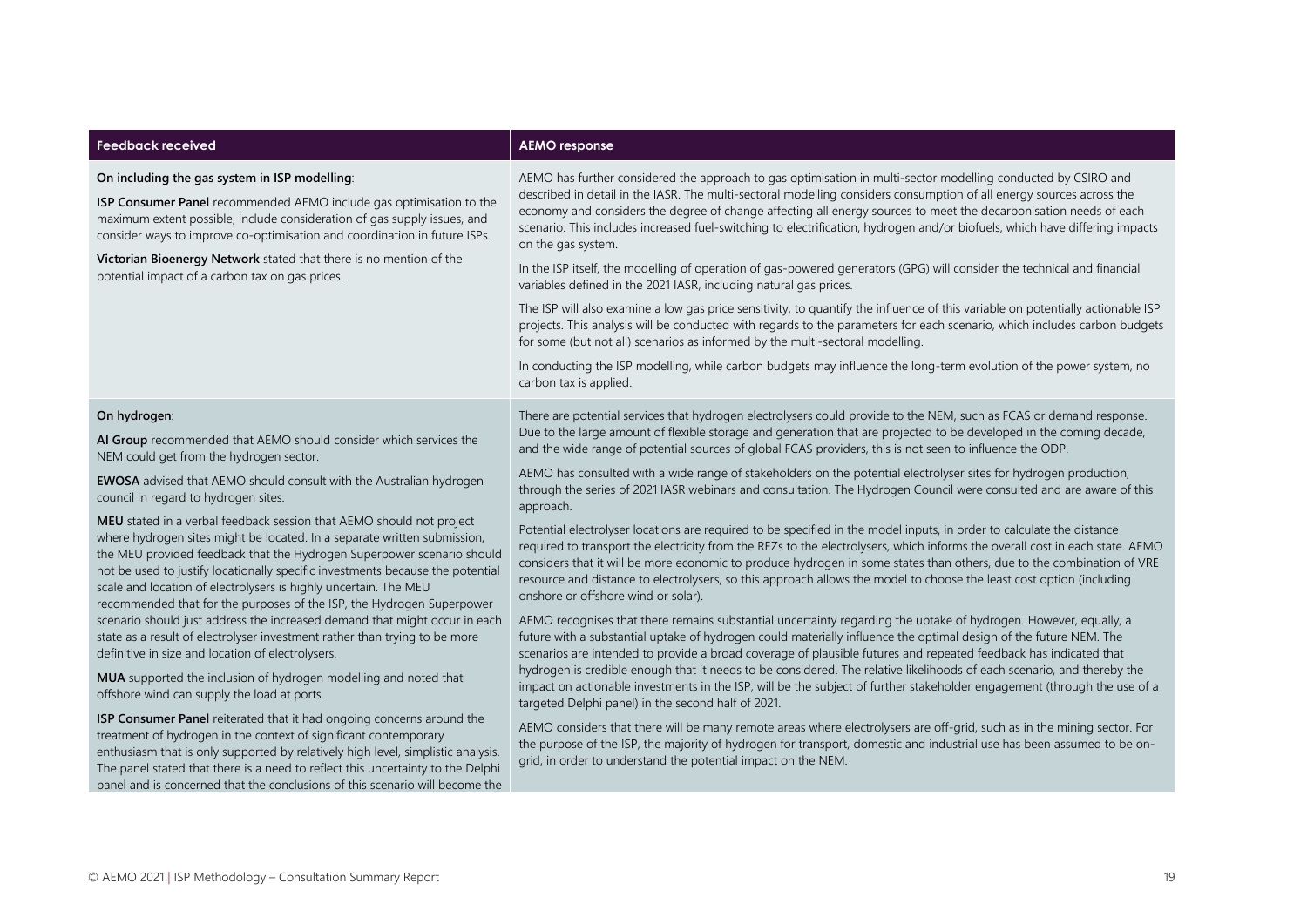| <b>Feedback received</b>                                                                                                                                                                                                                                                                                                                                                                                                                                                                                                                                                                                                                                                                                                                                                                                                                                                                                                                                                                                                                                                                                                                                                                                                                                                                                                                                                                                                                                                                                    | <b>AEMO</b> response                                                                                                                                                                                                                                                                                                                                                                                                                                                                                                                                                                                                                                                                                                                                                                                                                                                                                                                                                                                                                                          |
|-------------------------------------------------------------------------------------------------------------------------------------------------------------------------------------------------------------------------------------------------------------------------------------------------------------------------------------------------------------------------------------------------------------------------------------------------------------------------------------------------------------------------------------------------------------------------------------------------------------------------------------------------------------------------------------------------------------------------------------------------------------------------------------------------------------------------------------------------------------------------------------------------------------------------------------------------------------------------------------------------------------------------------------------------------------------------------------------------------------------------------------------------------------------------------------------------------------------------------------------------------------------------------------------------------------------------------------------------------------------------------------------------------------------------------------------------------------------------------------------------------------|---------------------------------------------------------------------------------------------------------------------------------------------------------------------------------------------------------------------------------------------------------------------------------------------------------------------------------------------------------------------------------------------------------------------------------------------------------------------------------------------------------------------------------------------------------------------------------------------------------------------------------------------------------------------------------------------------------------------------------------------------------------------------------------------------------------------------------------------------------------------------------------------------------------------------------------------------------------------------------------------------------------------------------------------------------------|
| focus of debate and advocacy, not the constraints on results from simplistic<br>modelling.<br><b>PIAC</b> recommended AEMO reflect the speculation and uncertainty of the<br>future economics of hydrogen production in all aspects of ISP modelling.<br>PIAC also stated that electrolysers should be assumed to be grid-<br>connected, and the transmission costs should not be recovered from other<br>consumers.                                                                                                                                                                                                                                                                                                                                                                                                                                                                                                                                                                                                                                                                                                                                                                                                                                                                                                                                                                                                                                                                                        | AEMO acknowledges PIAC's comments regarding who should pay for transmission. As this is the subject of reviews<br>being undertaken currently by the ESB and the AEMC, AEMO considers that these reviews are the best place to resolve<br>these important concerns.                                                                                                                                                                                                                                                                                                                                                                                                                                                                                                                                                                                                                                                                                                                                                                                            |
| On biomass:<br>Victorian Bioenergy Network stated that localised electricity and heat<br>production from biomass can obviate the need for expensive grid<br>augmentations. They also stated that the impact of shifting from gas space<br>heating and hot water to electric heat pumps should be considered.                                                                                                                                                                                                                                                                                                                                                                                                                                                                                                                                                                                                                                                                                                                                                                                                                                                                                                                                                                                                                                                                                                                                                                                                | AEMO's multi-sectoral modelling explores the potential role for biomass and biofuels in multiple sectorsBioenergy is<br>considered for the residential, industrial and transport sectors. The scenarios apply differing degrees of fuel switching,<br>including consideration of alternative fuels.                                                                                                                                                                                                                                                                                                                                                                                                                                                                                                                                                                                                                                                                                                                                                           |
| On wind and solar:<br>MUA and ETU suggested that offshore wind resources within 100 km of<br>areas of the grid with spare hosting capacity should be incorporated into<br>the 'shadow' resource limits used in capacity outlook modelling.<br>Both parties also commented that the counterfactual model used to make a<br>cost-benefit analysis for building new transmission lines should include<br>offshore renewable resources, to make a full and accurate assessment of<br>the costs and benefits of building new transmission lines to new REZs. If the<br>counterfactual model used to make a cost-benefit analysis for building new<br>transmission lines only includes onshore renewable resources, this should<br>be transparently specified in the ISP.<br>ETU also suggested that offshore wind must be included in the renewable<br>resources considered for modelling the future production of hydrogen.<br>MUA also recommended AEMO revise REZ areas to consider offshore wind<br>and not rely on the 2018 DNV-GL report that did not consider any offshore<br>renewable resources. In line with this recommendation, MUA commented<br>that the availability of offshore wind resources in scenarios and<br>counterfactual studies should be updated. MUA further suggested that<br>different firm contribution factors should be used for onshore and offshore<br>wind.<br>EA supported the approach to calculating effective load carrying capacities<br>for firm capacity calculations. | In response to this feedback, AEMO has introduced several new offshore wind zones (OWZs) as a form of REZs. The<br>location of OWZs include Illawarra Coast, Hunter Coast, and North West Tasmania Coast. With this adjustment, where<br>offshore wind resources are able to be developed and operate effectively without transmission augmentations, they may<br>play a role in both the development paths and the counterfactuals for all scenarios. Offshore wind resources are diverse<br>from onshore wind, which may in turn provide reliability benefits and higher firm contribution factors.<br>AEMO acknowledges ETU's suggestion that offshore wind could support the production of hydrogen, and notes that this<br>will be assessed within the described approach.<br>In response to MUA's suggestion, AEMO notes that offshore wind resource quality is based on CSIRO data rather than<br>DNV-GL data.<br>AEMO thanks EA for its endorsement of this aspect of the methodology and for its continued engagement throughout<br>the ISP process. |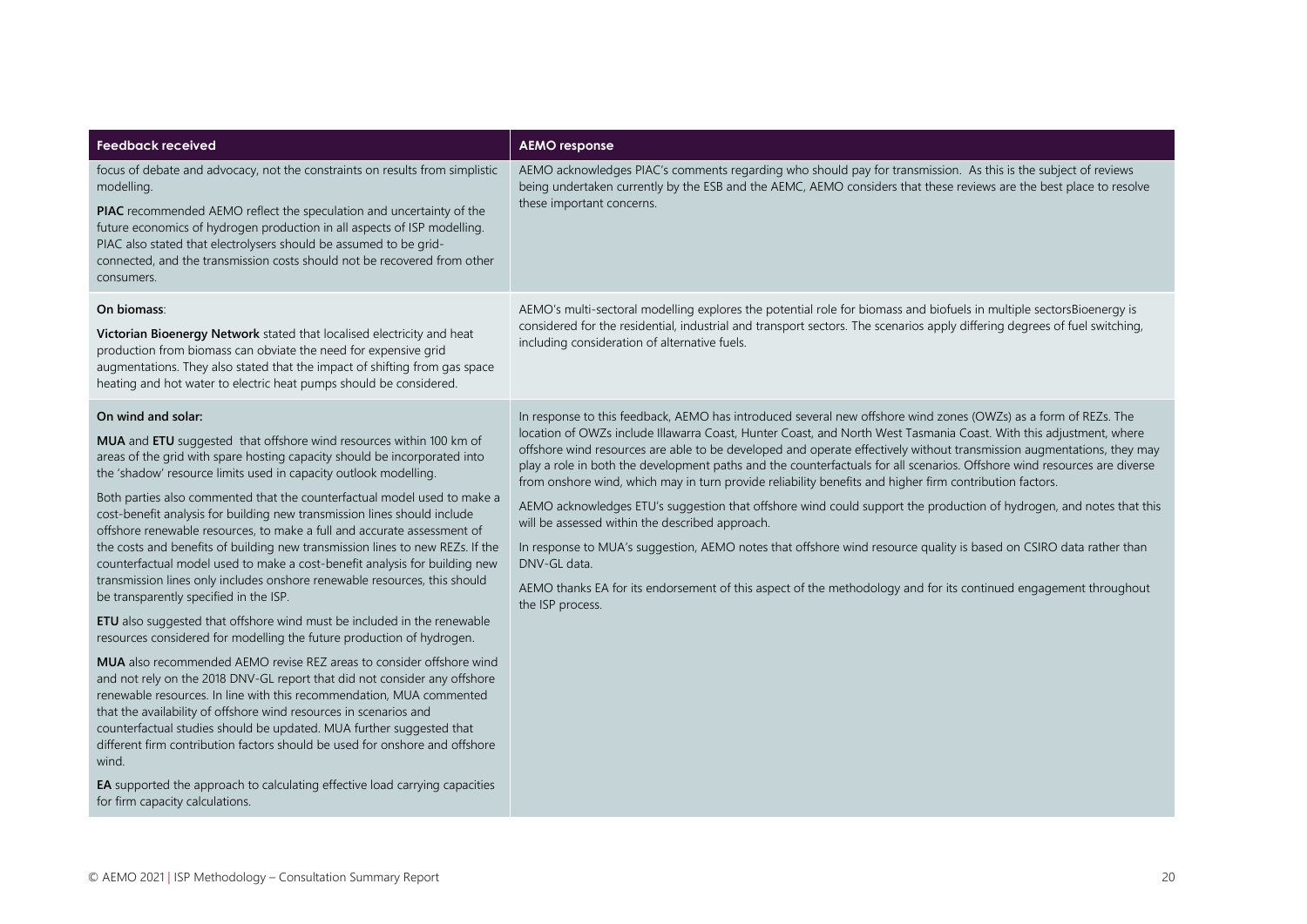### **Feedback received AEMO response**

#### **On additional analysis:**

**Monash University** recommended AEMO consider ramping and flexibility in greater detail in operability models. It argued that doing so could provide overall benefits including cost-effectiveness and reliability. Monash University further proposed that simulations could be run with randomised market factors and the results could then be regressed to determine the critical market issues that might undermine an individual investment.

**EA** recommended AEMO consider the materiality of externalities that are too complex to model when presenting findings; for example, various modelling simplifications tend to favour long-duration storage at the expense of batteries. As pumped hydro has different locational requirements than batteries, any storage technology bias will result in different transmission network configurations and, potentially, actionable projects.

AEMO thanks Monash University for its submission, and the additional detail provided. AEMO acknowledges that the issues of ramping and flexibility are increasingly important. The capacity outlook model used in the ISP is computationally intensive, in part because it cannot focus on just a single year but needs to look at a full modelling horizon in sequence, given the critical importance of investment needs and timings as ISP outputs. AEMO continues to explore the balance between modelling this full horizon and increasing the granularity and detail of modelling. AEMO has made improvements in this regard for the 2022 ISP. AEMO will continue to explore how the capacity outlook models can incorporate further detail on a range of factors, as well as how additional modelling and analysis can support the ISP process, for example by exploring issues in time-sequential modelling.

AEMO thanks EA for its suggestion and acknowledges that modelling does require various simplications. AEMO's inputs attempt to take into account the various locational requirements on pumped hydro, and this formed part of an upward adjustment made to pumped hydro costs during the 2020 ISP. AEMO notes this feedback and will consider what sensitivity testing may be required to understand the potential impacts of any modelling simplifications.

### 4.2 Time-sequential model

<span id="page-20-0"></span>

| <b>Feedback received</b>                                                                                               | AEMO response                                                                                                                                                                                                                                                                                                             |
|------------------------------------------------------------------------------------------------------------------------|---------------------------------------------------------------------------------------------------------------------------------------------------------------------------------------------------------------------------------------------------------------------------------------------------------------------------|
| On the methodology and assumptions used in time-sequential                                                             | AEMO acknowledges that complex dynamics and interactions such as forward contracting and hedging affect                                                                                                                                                                                                                   |
| modelling:                                                                                                             | market operation and development. However, it is not possible or feasible to include many of these impacts in ISP                                                                                                                                                                                                         |
| AGL suggested AEMO consider forward contracting and the retailers'<br>ability to hedge their portfolio in each region. | modelling, due to their complexity, the availability of assumptions, or the ability to apply a systematic approach for<br>their inclusion. AEMO uses forecast wholesale market outcomes as a means for approximating the overall financial<br>outcomes for generators.                                                    |
| <b>EA</b> recommended the adoption of partial and full transmission forced                                             | Transmission outages are considered in the ESOO, which uses a very large number of modelling iterations. However,                                                                                                                                                                                                         |
| outage rates.                                                                                                          | given their relatively low probability, it is not appropriate to explore them in ISP modelling, which generally focuses                                                                                                                                                                                                   |
| <b>EA</b> also sought further clarity on how and when bidding behaviour models                                         | on a more limited number of iterations (given the sheer number of simulations across scenarios and development                                                                                                                                                                                                            |
| are used to consider portfolio effects and whether high wind cut-out or                                                | paths modelled in an ISP). A consideration of the potential impact of transmission outages is given through                                                                                                                                                                                                               |
| high-temperature derating is modelled.                                                                                 | resilience analysis.                                                                                                                                                                                                                                                                                                      |
| <b>Origin</b> stated AEMO should publish its wholesale price forecasts so that                                         | Bidding models are primarily used in the assessments of retirement decisions and distributional effects, and                                                                                                                                                                                                              |
| participants may undertake their own analysis.                                                                         | exploration of system security and operability. At times, a bidding model may be used to support TOOT analysis.                                                                                                                                                                                                           |
|                                                                                                                        | High wind cut-out is modelled for wind farms, as is high temperature de-rating for wind and solar. This is done<br>through a physical model of the turbines/panels, with an additional cap imposed to ensure that wind and solar farms<br>do not exceed the Summer Hot Day ratings as provided in Generation Information. |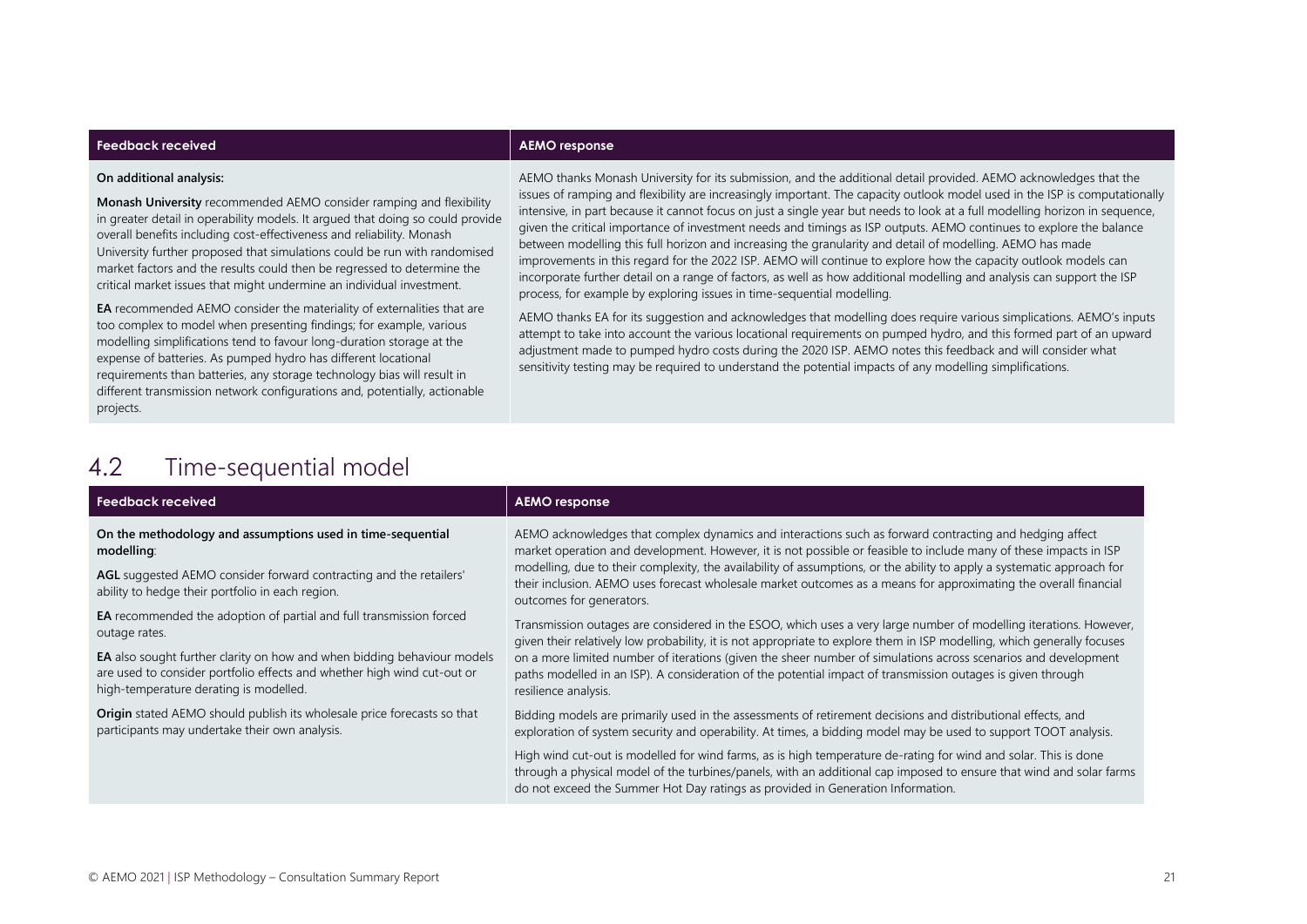| Feedback received                                                                                                                                                                                                                              | <b>AEMO</b> response                                                                                                                                                                                                                                                                                                                                                                                                                                                                                                                                                                                                                                                                                                                   |
|------------------------------------------------------------------------------------------------------------------------------------------------------------------------------------------------------------------------------------------------|----------------------------------------------------------------------------------------------------------------------------------------------------------------------------------------------------------------------------------------------------------------------------------------------------------------------------------------------------------------------------------------------------------------------------------------------------------------------------------------------------------------------------------------------------------------------------------------------------------------------------------------------------------------------------------------------------------------------------------------|
|                                                                                                                                                                                                                                                | AEMO does not publish its wholesale price forecasts, and instead publishes all inputs and methodologies to enable<br>participants to undertake their own analysis and independently form views on forecast wholesale prices.                                                                                                                                                                                                                                                                                                                                                                                                                                                                                                           |
| On constraint modelling:<br>Origin stated clamping events (constraints placed on interconnectors to<br>manage negative inter-regional settlement residues) may reduce the value<br>of interconnectors and should be incorporated into the ISP. | Negative inter-regional settlements residues accrue where there are counter-price flows between interconnected<br>regions in the NEM (that is, when electricity flows from a high-priced region to a low-priced region). The use of<br>constraint equations to manage negative inter-regional settlement residues can impact the physical flow of<br>electricity on interconnectors. However, these events are predominantly driven by participant bidding behaviour and<br>network congestion, and are not typically observed in the ISP capacity outlook model. AEMO therefore does not<br>consider inter-regional settlement residues, or their management, to be material in relation to approach applied in<br>the ISP modelling. |

## 4.3 Engineering assessment

<span id="page-21-0"></span>

| <b>Feedback received</b>                                                                                                                                                                                                                                                                                                                                                                                                                                                                                                                                                                                                                                                                                                                                              | <b>AEMO</b> response                                                                                                                                                                                                                                                                                                                                                                                                                                                                                                                                                                                                                                                                                                                                                                                                                                                                                                                                                                                                                                                                                                                                                                                                                                               |
|-----------------------------------------------------------------------------------------------------------------------------------------------------------------------------------------------------------------------------------------------------------------------------------------------------------------------------------------------------------------------------------------------------------------------------------------------------------------------------------------------------------------------------------------------------------------------------------------------------------------------------------------------------------------------------------------------------------------------------------------------------------------------|--------------------------------------------------------------------------------------------------------------------------------------------------------------------------------------------------------------------------------------------------------------------------------------------------------------------------------------------------------------------------------------------------------------------------------------------------------------------------------------------------------------------------------------------------------------------------------------------------------------------------------------------------------------------------------------------------------------------------------------------------------------------------------------------------------------------------------------------------------------------------------------------------------------------------------------------------------------------------------------------------------------------------------------------------------------------------------------------------------------------------------------------------------------------------------------------------------------------------------------------------------------------|
| On modelling limitations:<br><b>EA</b> argued that critical decisions on actionable ISP projects will be based<br>on ODPs that have not been properly tested from a power system<br>performance and an operational perspective (given analysis and findings<br>from AEMO's Engineering Framework Program will extend beyond the<br>2022 ISP). They said that in the absence of more sophisticated approaches,<br>AEMO's ISP Methodology would essentially determine ODPs based largely<br>on a thermal capacity constraints only.                                                                                                                                                                                                                                     | AEMO acknowledges the important points raised by EA, and is pleased to confirm that engineering analysis is<br>included in both the capacity outlook and short-term modelling approaches. This engineering analysis considers a<br>wide range of critical power system requirements, including thermal capacity, voltage stability, transient stability, and<br>system strength. This consideration is included in all economic assessments. Please see Section 3.2.3, Section 4.1 and<br>Section 4.2 of the ISP Methodology for details on the approaches undertaken.                                                                                                                                                                                                                                                                                                                                                                                                                                                                                                                                                                                                                                                                                             |
| On power system analysis:<br>MUA and ETU stated that specific planning should be undertaken to<br>ensure that the future grid provides secure supply for large industrial loads.<br>This should be explicitly addressed in future ISPs to reduce community<br>anxiety and preserve jobs. The Sustainable Growth and Export Superpower<br>scenarios also need to include policy to support those industrial loads.<br><b>EA</b> suggested AEMO should recognise the significance of engineering<br>limitations and report on load flow snapshots every five or 10 years for<br>peak, typical and minimum demand conditions. This analysis should test<br>system normal and critical contingencies from a thermal, voltage control<br>and wider stability perspective." | AEMO confirms that network capability is assessed with load forecast and generation over the outlook period. If any<br>significant load, including new loads identified in the Hydrogen Superpower scenarios, were to be modelled in a<br>particular location, network capability will be assessed to supply the load. Network and non-network solutions will be<br>identified to efficiently address significant network constraints.<br>AEMO runs hourly market modelling for at least a 20-year period. Binding network constraints during this process<br>are reviewed and load flow studies are conducted to investigate significant network congestion and power system<br>performance. These studies, which are described in Section 4.1 of the ISP Methodology, include conditions such as<br>peak demand, off-peak demand, and high levels of renewable generation. The outcomes of these studies are then<br>used to review and adjust inputs to the capacity outlook model, such as required network augmentation options,<br>which are then reassessed economically. This iterative process between economic and engineering ensures that final<br>outcome of the economic assessments are technically feasible and supported by engineering analysis. |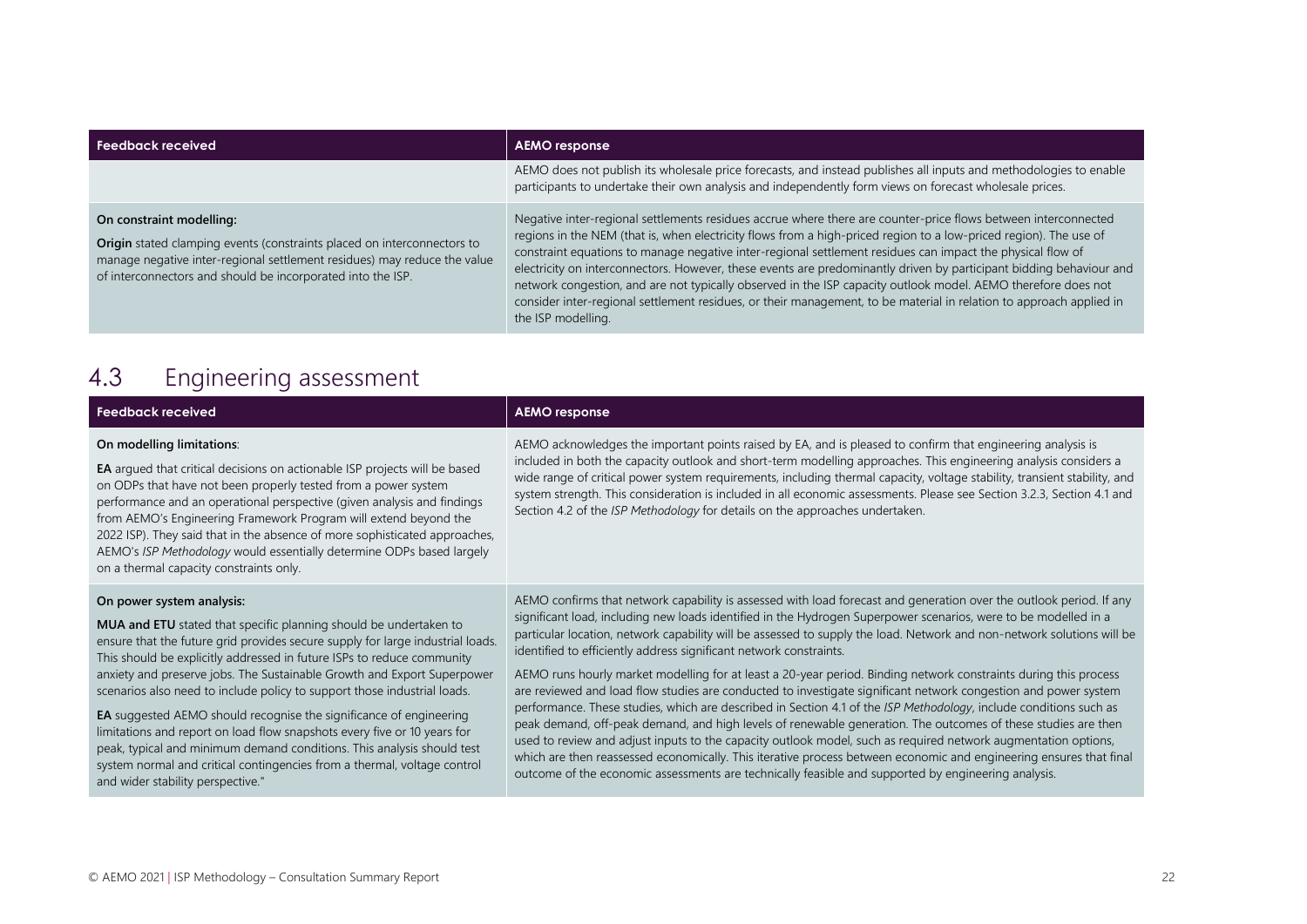| <b>Feedback received</b>                                                                                                                                                                                                 | <b>AEMO</b> response                                                                                                                                                                                                                                                                                                                                                                                                                                                                                                                                                                                                                                                                                                                                                                                                                                                                                                                                                                                                                                             |
|--------------------------------------------------------------------------------------------------------------------------------------------------------------------------------------------------------------------------|------------------------------------------------------------------------------------------------------------------------------------------------------------------------------------------------------------------------------------------------------------------------------------------------------------------------------------------------------------------------------------------------------------------------------------------------------------------------------------------------------------------------------------------------------------------------------------------------------------------------------------------------------------------------------------------------------------------------------------------------------------------------------------------------------------------------------------------------------------------------------------------------------------------------------------------------------------------------------------------------------------------------------------------------------------------|
|                                                                                                                                                                                                                          | AEMO also further considers the need for any power system security and reliability services in the NEM over the<br>coming five years as part of its obligations to assess system strength, inertia and Network Support and Control<br>Ancillary Services (NSCAS) requirements and shortfalls <sup>8</sup> . These assessments and those in the ISP are aligned.                                                                                                                                                                                                                                                                                                                                                                                                                                                                                                                                                                                                                                                                                                  |
| On augmentation options:<br>EA recommended AEMO incorporate control schemes and fast start plant<br>into augmentation options (for example, an expansion to the Victorian<br>System Integrity Protection Scheme [SIPS]). | To assess transfer capability, ISP modelling considers existing and committed special protection schemes (SPS),<br>runback schemes, and SIPS. These include Basslink SPS, Murraylink runback scheme, generation run-back schemes,<br>New South Wales - South Australia interconnector SIPS, and Victoria - New South Wales interconnector SIPS.<br>AEMO confirms that it has incorporated a number of SIPS options to increase transfer capability along the ISP flow<br>paths in the assessments that will be undertaken for the 2022 ISP. This includes options to increase transfer<br>capability between Central Queensland and South Queensland, Northern New South Wales and South Queensland,<br>and Central New South Wales and Northern New South Wales. For more details on augmentation corridors, network<br>options, non-network options and transmission costs, please refer to the 2021 IASR and the 2021 Transmission Cost<br>Report.<br>In addition to these options, AEMO will consult on non-network options for all actionable ISP projects. |
| On reporting detail:<br>EA stated that AEMO should provide more detail on the nature of<br>transmission limits and report on binding constraint statistics.                                                              | Following a two-stage consultation on the ISP Methodology <sup>9</sup> and a single-stage consultation on the 2021 IASR <sup>10</sup> ,<br>AEMO has developed a fit-for-purpose capacity outlook model for the ISP. This model reduces the power system to<br>10 sub-regions connected by flow paths with notional transfer limits. While this capacity outlook model is validated<br>against a time-sequential model that is somewhat similar to NEMDE, the constraint behaviour is not appropriate for<br>assessing localised congestion risks because it is tailored only to assess the performance of major flow paths in the<br>ISP and is not benchmarked for reporting on individual constraint equations.<br>However, AEMO does provide extensive data on inputs and modelling outcomes from the ISP and the ESOO - this<br>information can be used by participants to undertake their own analysis and independently form views on future<br>network congestion.                                                                                        |

<sup>&</sup>lt;sup>8</sup> AEMO. Planning for operability, at https://aemo.com.au/en/energy-systems/electricity/national-electricity-market-nem/nem-forecasting-and-planning/planning-for-operability.

<sup>&</sup>lt;sup>9</sup> See https://aemo.com.au/consultations/current-and-closed-consultations/isp-methodology.

<sup>10</sup> See <https://aemo.com.au/consultations/current-and-closed-consultations/2021-planning-and-forecasting-consultation-on-inputs-assumptions-and-scenarios>*.*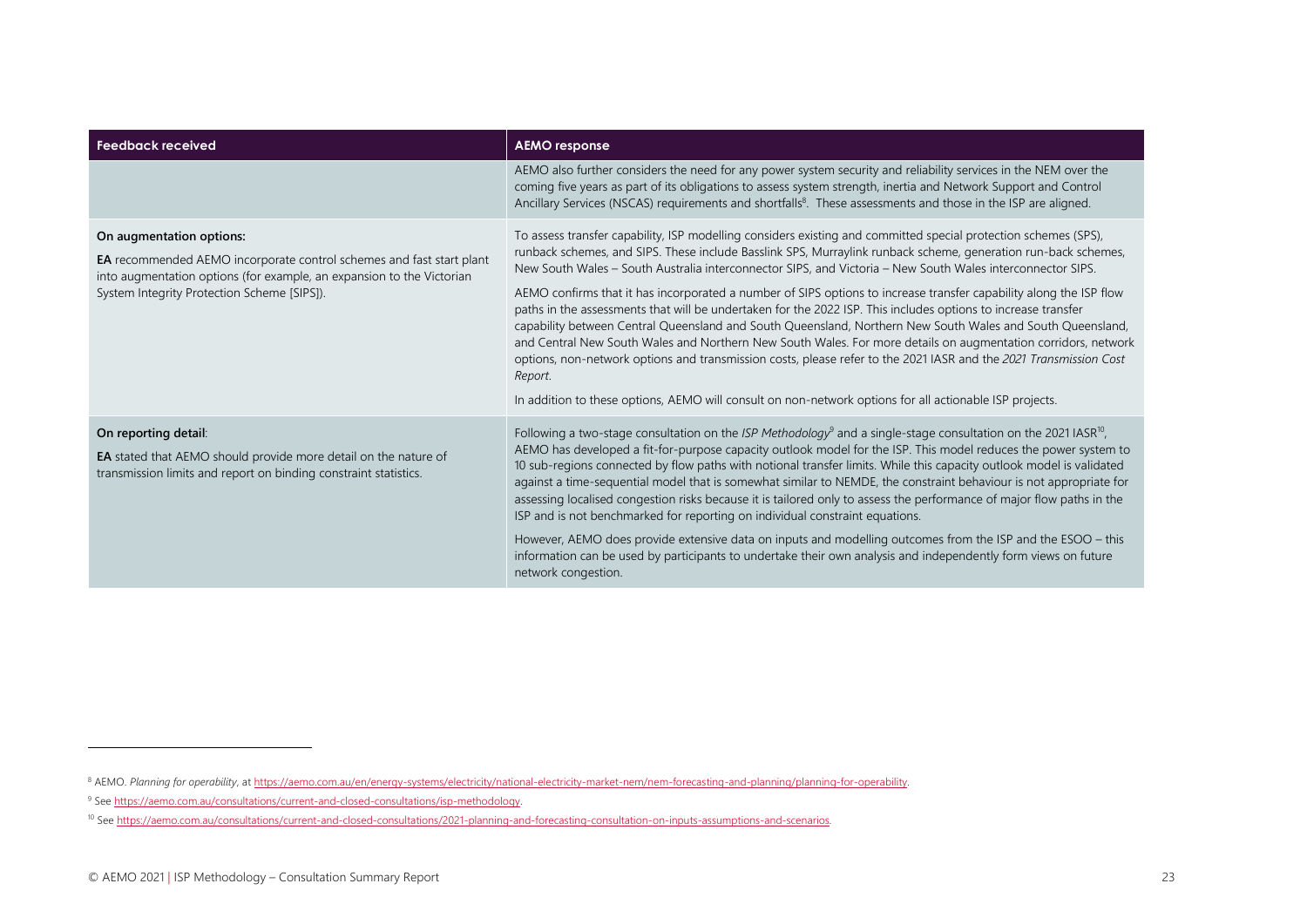## 4.4 Cost benefit analysis

| <b>Feedback received</b>                                                                                                                                     | <b>AEMO</b> response                                                                                                                                                                                                                                                                                                                                                                                                                                                                                                                                                                                                                                                                                                                                                                                                                                                                                                                                                                                                                                                                                                                                                                                                                                 |
|--------------------------------------------------------------------------------------------------------------------------------------------------------------|------------------------------------------------------------------------------------------------------------------------------------------------------------------------------------------------------------------------------------------------------------------------------------------------------------------------------------------------------------------------------------------------------------------------------------------------------------------------------------------------------------------------------------------------------------------------------------------------------------------------------------------------------------------------------------------------------------------------------------------------------------------------------------------------------------------------------------------------------------------------------------------------------------------------------------------------------------------------------------------------------------------------------------------------------------------------------------------------------------------------------------------------------------------------------------------------------------------------------------------------------|
| On climate risk:<br><b>EWOSA</b> suggested AEMO's work on resilience should consider climate<br>risks and recommend "no regret" options for interconnection. | AEMO notes that impacts from climate change are included in a number of inputs to the ISP <sup>11</sup> , including hydro inflow<br>and generator performance. Furthermore, the scenarios cover a range of futures, including differing emissions<br>trajectories and climate impacts, and the cost benefit analysis serves to recommend a development path in the<br>long-term interests of consumers of electricity by minimising the risk of over- and under-investment given all the<br>uncertainties in the energy future. See Section 5 of the ISP Methodology for more information.<br>AEMO acknowledges there is more to be done to consider climate risks in the ISP, and is endeavouring to do so.<br>Following AEMO's collaboration with the Bureau of Meteorology (BoM) and the CSIRO in the Electricity Sector<br>Climate Information (ESCI) project, AEMO intends to develop a series of compound extreme weather and power<br>system case studies to further elucidate climate risks and their impact on the development of the power system.<br>These case studies may be used to differentiate between investment options and may potentially inform qualitative<br>resilience benefits for consideration in cost benefit analysis. |
| On market benefits and costs:                                                                                                                                | AEMO acknowledges that both inter-regional and intra-regional losses can materially affect ISP outcomes, and                                                                                                                                                                                                                                                                                                                                                                                                                                                                                                                                                                                                                                                                                                                                                                                                                                                                                                                                                                                                                                                                                                                                         |
| Powerlink recommended the incorporation of intra-regional loss                                                                                               | addresses these as follows:                                                                                                                                                                                                                                                                                                                                                                                                                                                                                                                                                                                                                                                                                                                                                                                                                                                                                                                                                                                                                                                                                                                                                                                                                          |
| equations should be considered because it will materially impact the                                                                                         | • AEMO models inter-regional losses within the capacity outlook model.                                                                                                                                                                                                                                                                                                                                                                                                                                                                                                                                                                                                                                                                                                                                                                                                                                                                                                                                                                                                                                                                                                                                                                               |
| development path. Powerlink stated this modelling enhancement has been                                                                                       | • Where consideration of intra-regional losses is material to the assessment of a particular asset, and where the                                                                                                                                                                                                                                                                                                                                                                                                                                                                                                                                                                                                                                                                                                                                                                                                                                                                                                                                                                                                                                                                                                                                    |
| found in its recent market modelling, which it is willing to share with                                                                                      | potential actionable ISP project has marginal benefits, AEMO may undertake additional analysis to ensure any                                                                                                                                                                                                                                                                                                                                                                                                                                                                                                                                                                                                                                                                                                                                                                                                                                                                                                                                                                                                                                                                                                                                         |
| AEMO.                                                                                                                                                        | consumer benefits that arise from lower transmission losses are considered.                                                                                                                                                                                                                                                                                                                                                                                                                                                                                                                                                                                                                                                                                                                                                                                                                                                                                                                                                                                                                                                                                                                                                                          |
| ISP Consumer Panel also supported AEMO's approach to describing the                                                                                          | • Please refer to Section 5.2 of the ISP Methodology for details on this approach.                                                                                                                                                                                                                                                                                                                                                                                                                                                                                                                                                                                                                                                                                                                                                                                                                                                                                                                                                                                                                                                                                                                                                                   |
| principles that will guide the CBA, and suggested AEMO should take a                                                                                         | AEMO welcomes the ISP Consumer Panel's support for the guiding principles used in the CBA section of the ISP.                                                                                                                                                                                                                                                                                                                                                                                                                                                                                                                                                                                                                                                                                                                                                                                                                                                                                                                                                                                                                                                                                                                                        |
| similar approach in specifying guiding principles for other parts of the ISP.                                                                                | AEMO will continue to explore options to describe the quiding principles for other aspects of the ISP.                                                                                                                                                                                                                                                                                                                                                                                                                                                                                                                                                                                                                                                                                                                                                                                                                                                                                                                                                                                                                                                                                                                                               |
| On the annuity approach:                                                                                                                                     | AEMO acknowledges the concerns raised by the ISP Consumer Panel and MEU, and has engaged in several                                                                                                                                                                                                                                                                                                                                                                                                                                                                                                                                                                                                                                                                                                                                                                                                                                                                                                                                                                                                                                                                                                                                                  |
| ISP Consumer Panel expressed ongoing concerns around AEMO's annuity                                                                                          | subsequent discussions on the topic, in webinars and ISP Consumer Panel meetings.                                                                                                                                                                                                                                                                                                                                                                                                                                                                                                                                                                                                                                                                                                                                                                                                                                                                                                                                                                                                                                                                                                                                                                    |
| approach to costs and benefits, particularly the methodology for managing                                                                                    | AEMO remains of the view that the annuity approach is the best available method to assess total systems costs when                                                                                                                                                                                                                                                                                                                                                                                                                                                                                                                                                                                                                                                                                                                                                                                                                                                                                                                                                                                                                                                                                                                                   |
| the uncertainty of future benefits and how this interacts with determining                                                                                   | considering many investments with differing economic lives, including those which extend beyond the modelling                                                                                                                                                                                                                                                                                                                                                                                                                                                                                                                                                                                                                                                                                                                                                                                                                                                                                                                                                                                                                                                                                                                                        |
| an approach to discount rates as part of the (IASR) workstream. Linked with                                                                                  | horizon. For actionable projects, which are likely to be commissioned by 2030, approximately 80% of the total cost                                                                                                                                                                                                                                                                                                                                                                                                                                                                                                                                                                                                                                                                                                                                                                                                                                                                                                                                                                                                                                                                                                                                   |
| this is the lack of consideration of stranded asset risk beyond the planning                                                                                 | will be included in the modelling horizon using the central discount rate. AEMO considers that the high coverage of                                                                                                                                                                                                                                                                                                                                                                                                                                                                                                                                                                                                                                                                                                                                                                                                                                                                                                                                                                                                                                                                                                                                  |
| horizon as benefits are assumed to be greater than or equal to costs                                                                                         | costs within the modelling period significantly decreases the risk that any potential stranding of assets beyond the                                                                                                                                                                                                                                                                                                                                                                                                                                                                                                                                                                                                                                                                                                                                                                                                                                                                                                                                                                                                                                                                                                                                 |
| beyond this time period.                                                                                                                                     | modelling horizon would impact the decision to declare an ISP project as actionable.                                                                                                                                                                                                                                                                                                                                                                                                                                                                                                                                                                                                                                                                                                                                                                                                                                                                                                                                                                                                                                                                                                                                                                 |

<span id="page-23-0"></span><sup>&</sup>lt;sup>11</sup> Inputs related to climate change are primarily sourced from the Electricity Sector Climate Information (ESCI) Project, at [https://www.climatechangeinaustralia.gov.au/en/projects/esci/.](https://www.climatechangeinaustralia.gov.au/en/projects/esci/)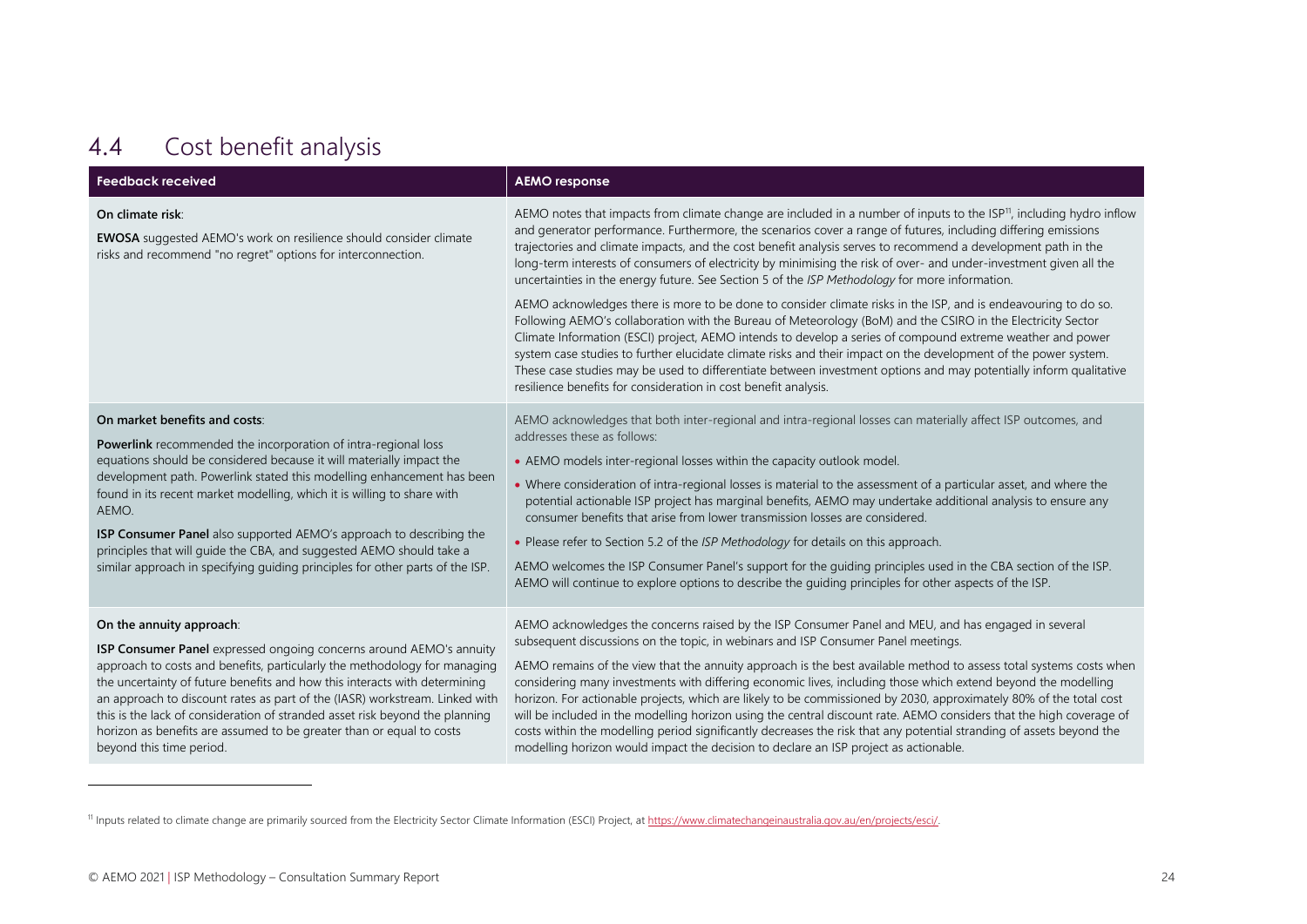### **Feedback received AEMO response**

**MEU** disagreed with the use of an annuity approach and suggested three changes to accommodate its usage – a higher discount rate, a requirement that benefits match costs within the modelling horizon if a commitment to the investment is needed before the next ISP, and a growing cost of capital over time.

**MEU** subsequently reiterated by email its concerns with the annuity approach, particularly making reference to the way in which the cost of transmission assets is recovered from consumers through the regulatory framework. Under this approach, which is based on the depreciated replacement value, the MEU points out that the cost paid by consumers peaks at a point that is beyond the midpoint of the asset life. The MEU stated that if AEMO is to apply an annuity approach it has to be done in accordance with the regulatory model by which asset costs are recovered. AEMO has also committed to undertaking sensitivity analysis on the discount rate. By applying a higher discount rate, a higher percentage of the total cost will be captured within the modelling horizon. This will provide an indication of the sensitivity of the results to this approach for comparing costs beyond the modelling horizon. The sensitivity analysis will identify whether the ranking of candidate development pathways (CDPs) would change in applying different discount rates.

AEMO acknowledges MEU's points, but considers that the way the costs of assets are recovered from consumers is not a permissible or appropriate consideration in the CBA analysis. NER 5.22.10(d) sets out the classes of costs that it can apply in the ISP. These are costs incurred in construction, operating and maintenance costs, and the cost of compliance with laws and other administrative requirements in relation to the construction of the development path; the way costs are subsequently recovered is not a consideration under the NER or the Cost Benefit Analysis Guidelines. AEMO's annuity approach is applied consistently for all build costs, whether associated with transmission, generation or storage so that the benefits of regulated assets can be assessed objectively against private enterprise investment to determine the most economically efficient outcome for consumers. The MEU's preferred application of the regulatory model for annual payments is not appropriate for all asset categories and therefore would potentially distort the economically efficient outcome.

There also appears to be some perception that the net present value (NPV) of annualised costs is not the same as the NPV of the capital cost if assumed to be paid in full upfront and therefore the cost is under-estimated. It is true that the NPV of annualised costs over the planning horizon could be lower than the NPV of the full build cost if the planning horizon is shorter than the economic life of the project. However, the NPV of annual benefits would also only be considered over the planning horizon, and therefore be under-estimated. This means there is an implicit assumption that annual benefits for the remainder of the economic life of the asset (beyond the planning horizon) are greater than or equal to the annualised costs. Based on previous modelling experience, and expectation that current NEM transition will continue to progressively move away from fossil fuels to renewable generation sources, AEMO considers this implicit assumption to be reasonable. In the Draft ISP, AEMO will further outline whether or not it considers that to be a reasonable assumption for any actionable ISP projects identified.

The MEU's response(s) indicates that there remain fundamental differences of view on the points raised. AEMO notes that the AEMC is expected to undertake a review of the transmission planning and investment framework, including the ISP/RIT-T framework, which provides the opportunity for MEU to present these views .

#### **On Delphi technique**:

**ISP Consumer Panel** expressed support for the use of Delphi technique to determine scenario weights and recommended that the Delphi panel includes multiple consumer representatives, at least including representation of small distribution-connected consumers and large transmission-connected consumers. The Consumer Panel also suggested that the Delphi panel should have an independent facilitator and that the

AEMO thanks both the ISP Consumer Panel and PIAC for their suggestions on the Delphi panel. AEMO confirms that consumers will be appropriately represented, and to this end will be engaging further with both the ISP Consumer Panel and stakeholders more broadly on the make-up of the Delphi panel in coming months to ensure the panel provides appropriate representation of various stakeholder groups.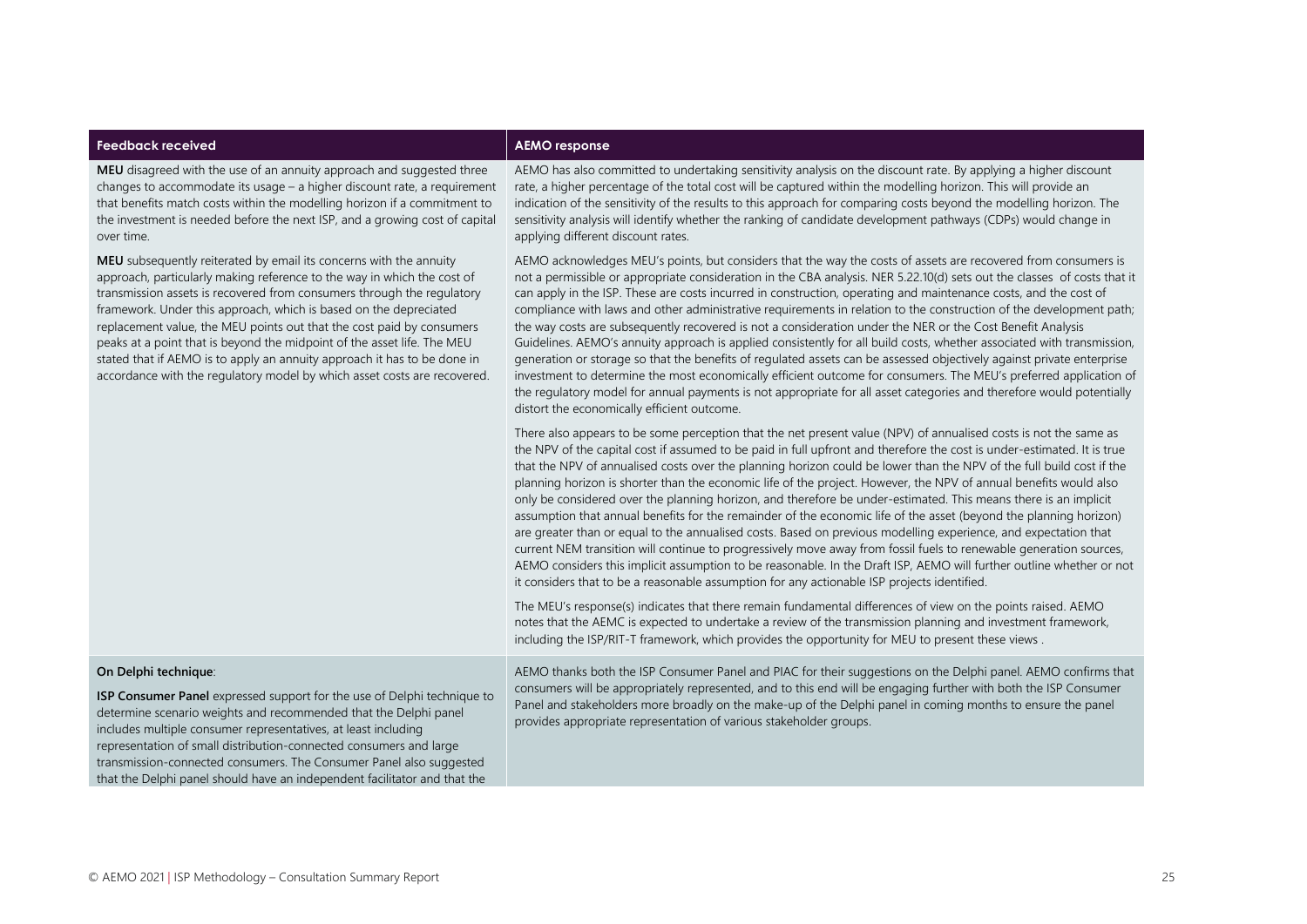| <b>Feedback received</b>                                                                                                                                                                                                                                                                                                                  | <b>AEMO</b> response                                                                                                                                                                                                                                                                                                                                                                                                                                                                                                                                                                                                                                                                                                                                                                                                                                                                                                                                                                   |
|-------------------------------------------------------------------------------------------------------------------------------------------------------------------------------------------------------------------------------------------------------------------------------------------------------------------------------------------|----------------------------------------------------------------------------------------------------------------------------------------------------------------------------------------------------------------------------------------------------------------------------------------------------------------------------------------------------------------------------------------------------------------------------------------------------------------------------------------------------------------------------------------------------------------------------------------------------------------------------------------------------------------------------------------------------------------------------------------------------------------------------------------------------------------------------------------------------------------------------------------------------------------------------------------------------------------------------------------|
| questionnaire and number of rounds be co-designed with involvement<br>from the Consumer Panel.                                                                                                                                                                                                                                            |                                                                                                                                                                                                                                                                                                                                                                                                                                                                                                                                                                                                                                                                                                                                                                                                                                                                                                                                                                                        |
| <b>PIAC</b> also expressed support for the proposed Delphi technique and<br>recommended representation from residential, business, and commercial<br>consumers. PIAC also recommended the avoidance of panellists who have<br>commercial interests in certain scenarios.                                                                  |                                                                                                                                                                                                                                                                                                                                                                                                                                                                                                                                                                                                                                                                                                                                                                                                                                                                                                                                                                                        |
| On optimal development path:<br><b>ISP Consumer Panel</b> supported the range of approaches proposed to<br>select the ODP.<br><b>ISP Consumer Panel</b> also commented that the use of sensitivity analysis<br>was appropriate and further suggested that AEMO should include a full list<br>of sensitivities and link them to scenarios. | AEMO thanks the ISP Consumer Panel for its endorsement of the methods proposed to select the ODP. AEMO<br>confirms that both the Draft ISP and Final ISP will detail the sensivities modelled for the purpose of determing the<br>ODP.<br>Section 2.3 of the 2021 IASR lists key input assumptions that AEMO intends to examine through sensitivity analysis.<br>AEMO considers that there is value in retaining a degree of flexibility in which sensitivities are completed. If, for<br>example, the ODP forecasts a relatively low level of GPG operation, the significance of a low gas price sensitivity<br>would likely be low. However the list of sensitivities defined in the 2021 IASR is the minimum set of sensitivities that<br>AEMO will consider in assessing the ODP. AEMO will be quided by modelling outcomes in the Draft ISP and Final ISP<br>in deciding what other sensitivity analysis could help ensure the ODP is robust to uncertainties in key assumptions. |
| On transparency:<br><b>Origin</b> said the Draft ISP and Final ISP should detail the outcomes of the<br>least-worst regret and TOOT analysis.                                                                                                                                                                                             | AEMO confirms that both the Draft ISP and Final ISP will detail the outcomes of the various methods used to<br>determine and assess the ODP.                                                                                                                                                                                                                                                                                                                                                                                                                                                                                                                                                                                                                                                                                                                                                                                                                                           |

## 4.5 Other submissions

<span id="page-25-0"></span>

| On reporting:<br>ISP Methodology consultation page.<br><b>ISP Consumer Panel</b> welcomed the approach to producing a separate                                                                                                                   | Feedback received                                                | AEMO response                                                                                                       |
|--------------------------------------------------------------------------------------------------------------------------------------------------------------------------------------------------------------------------------------------------|------------------------------------------------------------------|---------------------------------------------------------------------------------------------------------------------|
| suggested AEMO do the same for all future "major" ISP publications.<br><b>EA</b> suggested AEMO publish a separate 'tracked changes' version of the<br>final ISP Methodology to assist stakeholders in comparing to the April draft<br>document. | consultation summary report for the Methodology Issues Paper and | AEMO confirms that a tracked changes version of the final ISP Methodology will be provided. This is included on the |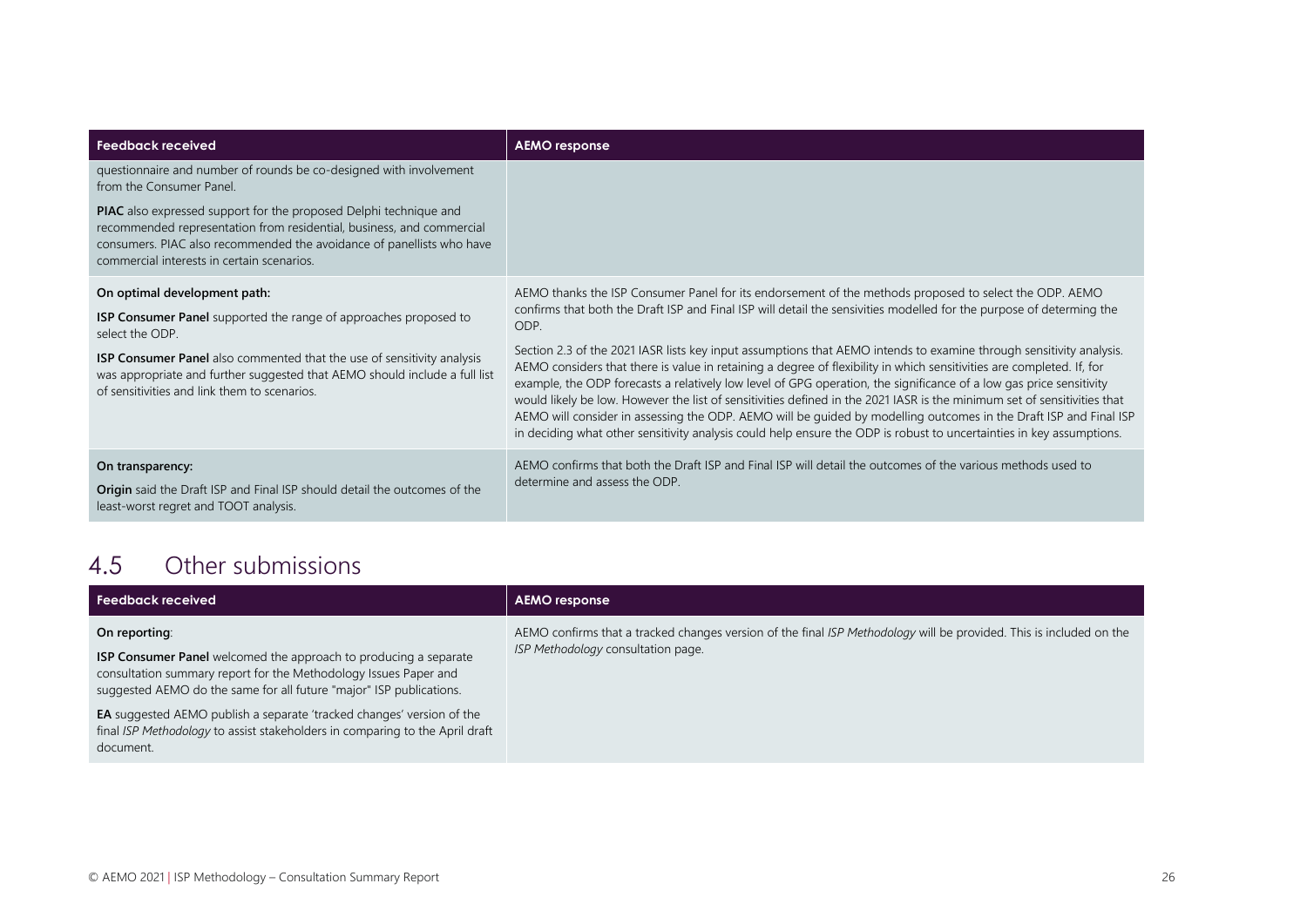#### **Feedback received AEMO response**

#### **On further consideration**:

**ETROG** suggested avoiding investment towards consumers who are expensive to serve and might leave the grid. Consideration should be given to the prospect of consumers at the edge of the grid disconnecting and leaving the remaining consumer base to bear the fixed costs of their former connection.

**Uniting Communities** recommended AEMO consider the possibility of communities at the edge of the grid adopting stand-alone systems.

**MEU** stated the ISP should better take into account the potential for nonnetwork solutions to achieve the same outcome as network solutions. MEU further recommended that the identified need should be articulated such that non-network solutions are duly included. This is particularly relevant to ISP actionable projects for which TNSPs assume that transmission is the optimal solution. MEU states that despite raising this point in the Issues Paper consultation earlier this year, and AEMO stating it was addressed, it feels this has not been addressed adequately.

**Uniting Communities, AI Group and MEU** stated there needs to be ongoing scrutiny and a robust testing process for the efficient delivery of ISP projects and the effectiveness of network businesses.

AEMO acknowledges that communities at the edge of the grid may choose to adopt a stand-alone approach with localised supply, firming, and other essential system resources. However, while important considerations for the local area, the scale and impacts are not expected to be sufficiently material to affect the ISP modelling approach and outcomes.

In response to the MEU comments on non-network solutions, AEMO acknowledges the importance of robust assessment of both network and non-network solutions. AEMO consulted on non-network options as part of the 2021 IASR consultation. AEMO also notes that the ISP already considers several non-network solutions, and AEMO will call for submissions for non-network solutions if a project is declared to be actionable. Any non-network submissions that are received will be assessed by AEMO and provided to the relevant TNSP for consideration in the RIT-T. AEMO endeavours to define the identified need in a way which does not bias the solution toward a particular technology.

AEMO acknowledges that there is benefit in scrutinising and robustly evaluating the efficient delivery of ISP projects. AEMO considers that the ISP/RIT-T framework currently provides extensive mechanisms to protect consumers against inefficient outcomes (for example, the extensive analysis of the ISP including extensive and formal consultation on both inputs and outcomes prior to finalisation of recommendations, the subsequent extensive assessments and consultations by the TNSP during stages of the RIT-T, the ISP feedback loop, and the AER's consideration of contingent project applications).

AEMO is aware of a pending rule change proposal (requested by Energy Users Association of Australia (EUAA), Delta Electricity, MEU, ERM Power and AGL) to consider the need for the RIT-T to be reassessed if a significant change in project costs occurs after the RIT-T is completed.<sup>12</sup> AEMO considers that any review of the regulatory frameworks for transmission should also focus on further streamlining the ISP and RIT-T processes, while preserving the necessary protections for consumers.

In regard to the need for ongoing scrutiny of delivery of ISP projects and effectiveness of network businesses, it is noted that the AER performs this in its role as regulator of the network businesses.

<sup>&</sup>lt;sup>12</sup> AEMC. Material change in network infrastructure project costs, a[t https://www.aemc.gov.au/rule-changes/material-change-network-infrastructure-project-costs.](https://www.aemc.gov.au/rule-changes/material-change-network-infrastructure-project-costs)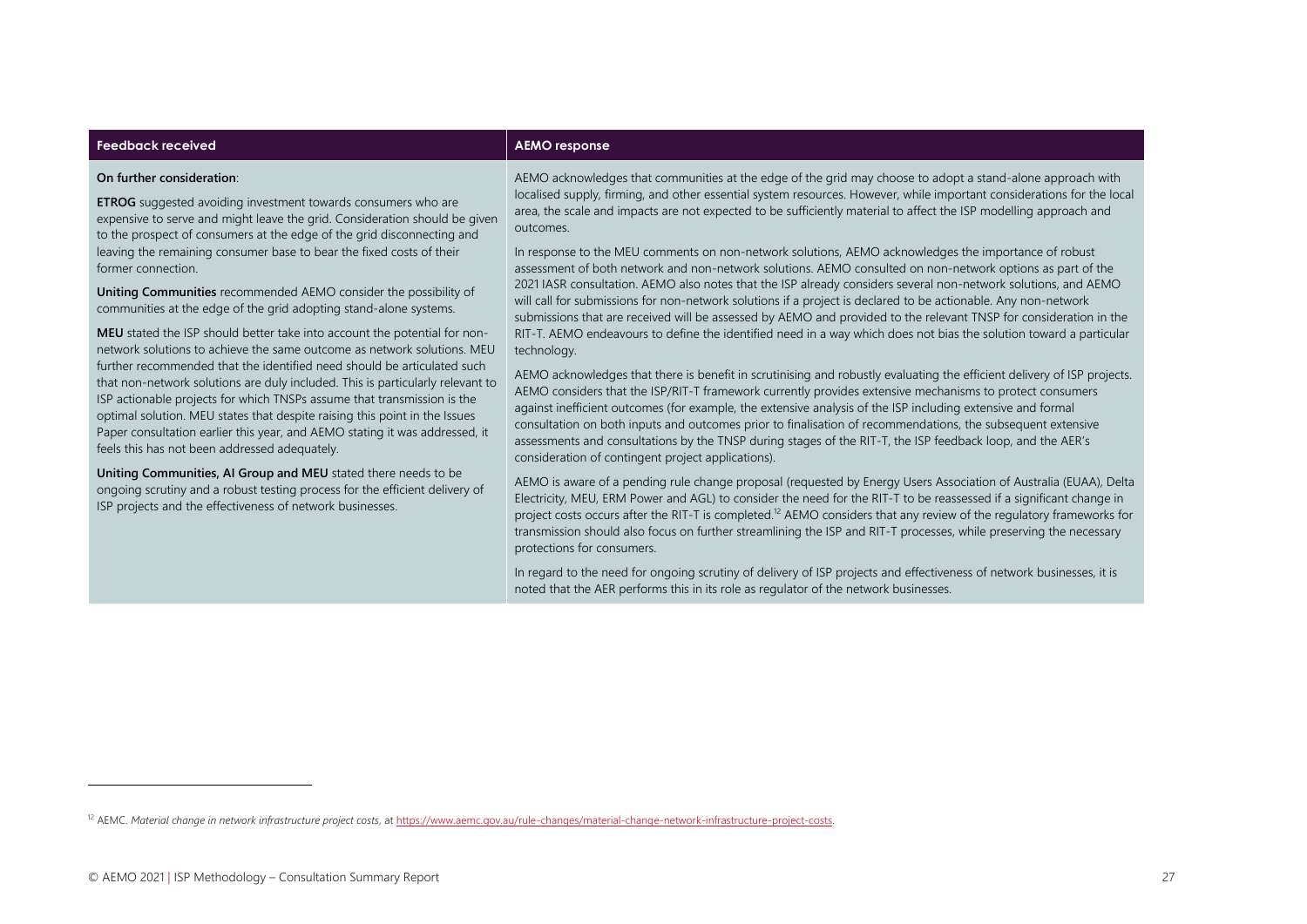## <span id="page-27-0"></span>**Abbreviations**

| Term        | <b>Definition</b>                        |
|-------------|------------------------------------------|
| <b>AER</b>  | Australian Energy Regulator              |
| Capex       | Capital expenditure                      |
| <b>CBA</b>  | Cost benefit analysis                    |
| <b>CDP</b>  | Candidate development path               |
| <b>DER</b>  | Distributed energy resources             |
| <b>DLT</b>  | Detailed long-term (model)               |
| <b>DNSP</b> | Distribution network service provider    |
| <b>DP</b>   | Development path                         |
| <b>DSP</b>  | Demand side participation                |
| <b>EFOR</b> | Equivalent forced outage rate            |
| <b>ESOO</b> | Electricity Statement of Opportunities   |
| <b>FCAS</b> | Frequency control ancillary services     |
| <b>FRG</b>  | Forecasting Reference Group              |
| <b>GPG</b>  | Gas-powered generation                   |
| GSOO        | Gas Statement of Opportunities           |
| <b>HVAC</b> | High voltage alternating current         |
| <b>HVDC</b> | High voltage direct current              |
| <b>IASR</b> | Inputs, Assumptions and Scenarios Report |
| IM          | Integrated Model                         |
| <b>ISP</b>  | Integrated System Plan                   |
| LWR         | Least-worst regrets                      |
| <b>LWWR</b> | Least-worst weighted regrets             |
| <b>NEM</b>  | National Electricity Market              |
| <b>NOA</b>  | Network Options Assessment               |
| <b>NPV</b>  | Net present value                        |